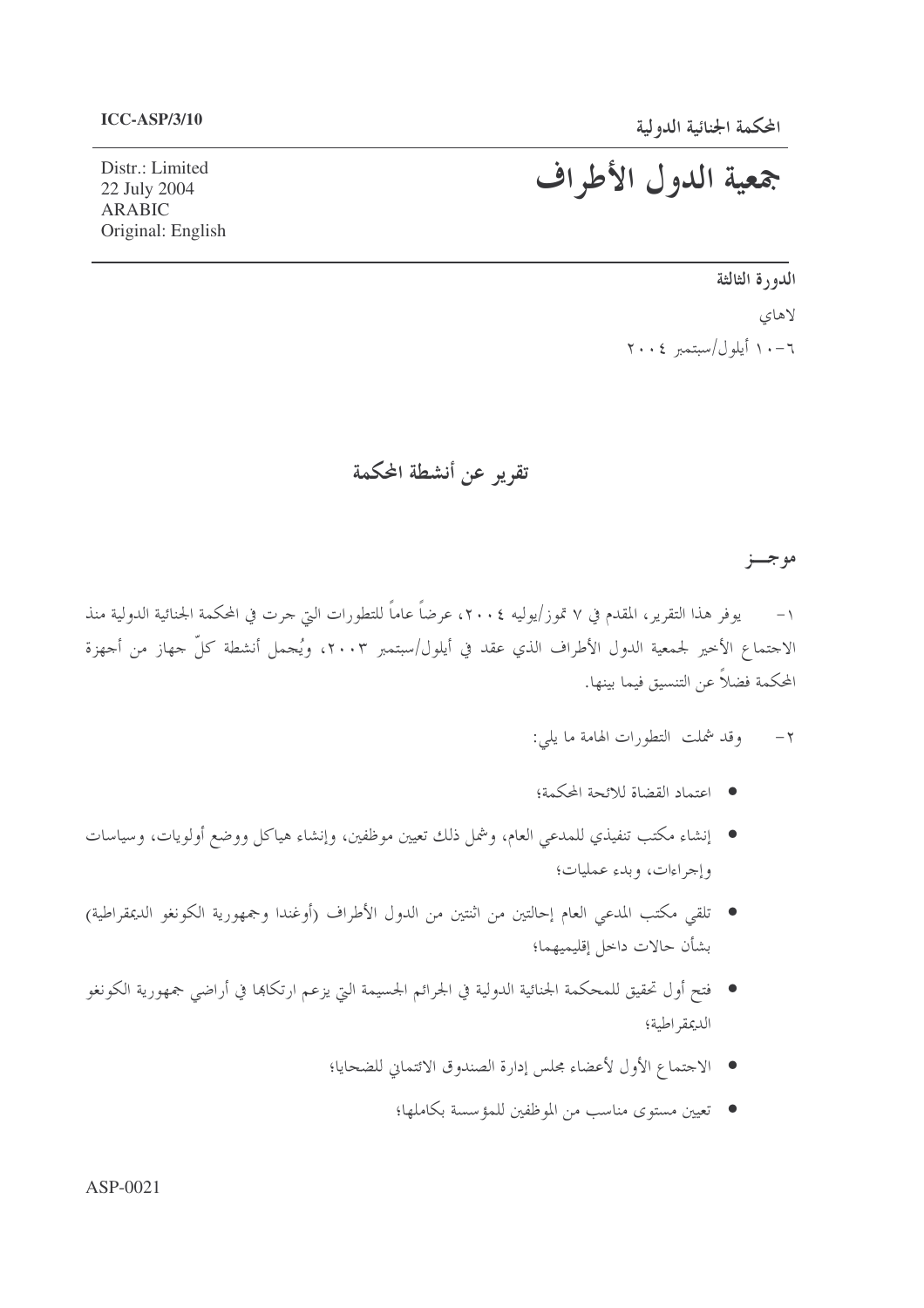- وضع سياسات وإجراءات تتصل بمسائل ضرورية لأداء المحكمة لعملها في المستقبل؛ بما في ذلك المسائل ذات الصلة بالدفاع، والاحتجاز، والضحايا، والشهود، والمحامين، وإدارة المحكمة وتكنولوجيا المعلومات؛
	- التوقيع بالأحرف الأولى على اتفاق العلاقة بين المحكمة والأمم المتحدة.

k-\_k @{ )-W PN&+ 7 Q M&o y5 )& \* )&+-', )-. @: -: H&A b sC > مؤسسة للعدالة الجنائية الدولية مستقلة وذات مصداقية. وتحقيقاً لهذه الغاية، واصلت الهيئة الرئاسية ومكتب المدعي العام وقلم المحكمة العمل معاً بصورة وثيقة، وذلك بالتنسيق بين أحهزة المحكمة على كل الصعد.

> ىيئة الرئاسية ألف –

٤– تشمل مسؤوليات الهيئة الرئاسية ثلاثة مجالات: المهام الإدارية، والمهام القضائية، والعلاقات الخارحية. وهذه المهام موزعة بين أعضاء الهيئة الرئاسية على النحو التالي: يقوم الرئيس، إضافةً إلى اضطلاعه بالمسؤولية العامة عن المحكمة، بمهمة تنسيق العلاقات الخارجية؛ ويتولى النائب الأول للرئيس مهمة تنسيق الإدارة؛ ويتولى النائب الثاني للرئيس مهمة تنسيق الشؤون القضائية. وتتخذ قرارات الهيئة الرئاسية جماعياً، من حانب جميع أعضائها الثلاثة.

المهام الإدارية

0– بموجب الفقرتين ٣ و٤ من المادة ٣٨ من نظام روما الأساسبي ("النظام الأساسبي")، تضطلع الهيئة الرئاسية بمسؤولية الإدارة السليمة للمحكمة، باستثناء مكتب المدعي العام. وتقوم الهيئة الرئاسية، وهي تضطلع بمسؤوليتها هذه، بالتنسيق مع المدعي العام وتلتمس موافقته بشأن جميع المسائل موضع الاهتمام المتبادل. ووفقاً للمادة ٤٣ من النظام L الأساسي، يمارس المسحل، بصفته المسؤول الإداري الرئيسي للمحكمة، مهامه تحت سلطة رئيس المحكمة.

٦– ويعدّ التعاون بين أحهزة المحكمة إحدى أولويات الهيئة الرئاسية منذ البداية. وتعمل الأجهزة معاً بشأن المسائل موضع الاهتمام المشترك مع احترام محالات المسؤولية المستقلة لكل منها. ويتم التنسيق من خلال محلس التنسيق، الذي يضم رئيس المحكمة والمدعي العام والمسحل، والذي يعقد احتماعات منتظمة لمناقشة وتنسيق الأنشطة الإدارية لأحهزة المحكمة. وقد أنشئت أفرقة عاملة مشتركة بين الأجهزة، تضم ممثلين عن الهيئة الرئاسية ومكتب المدعي العام وقلم المحكمة لتناول مسائل هامة محددة للمحكمة ككل، مثل مسائل السياسة الأمنية، وإدارة أعمال المحكمة، وتكنولوجيا المعلومات والنظام الإداري للموظفين.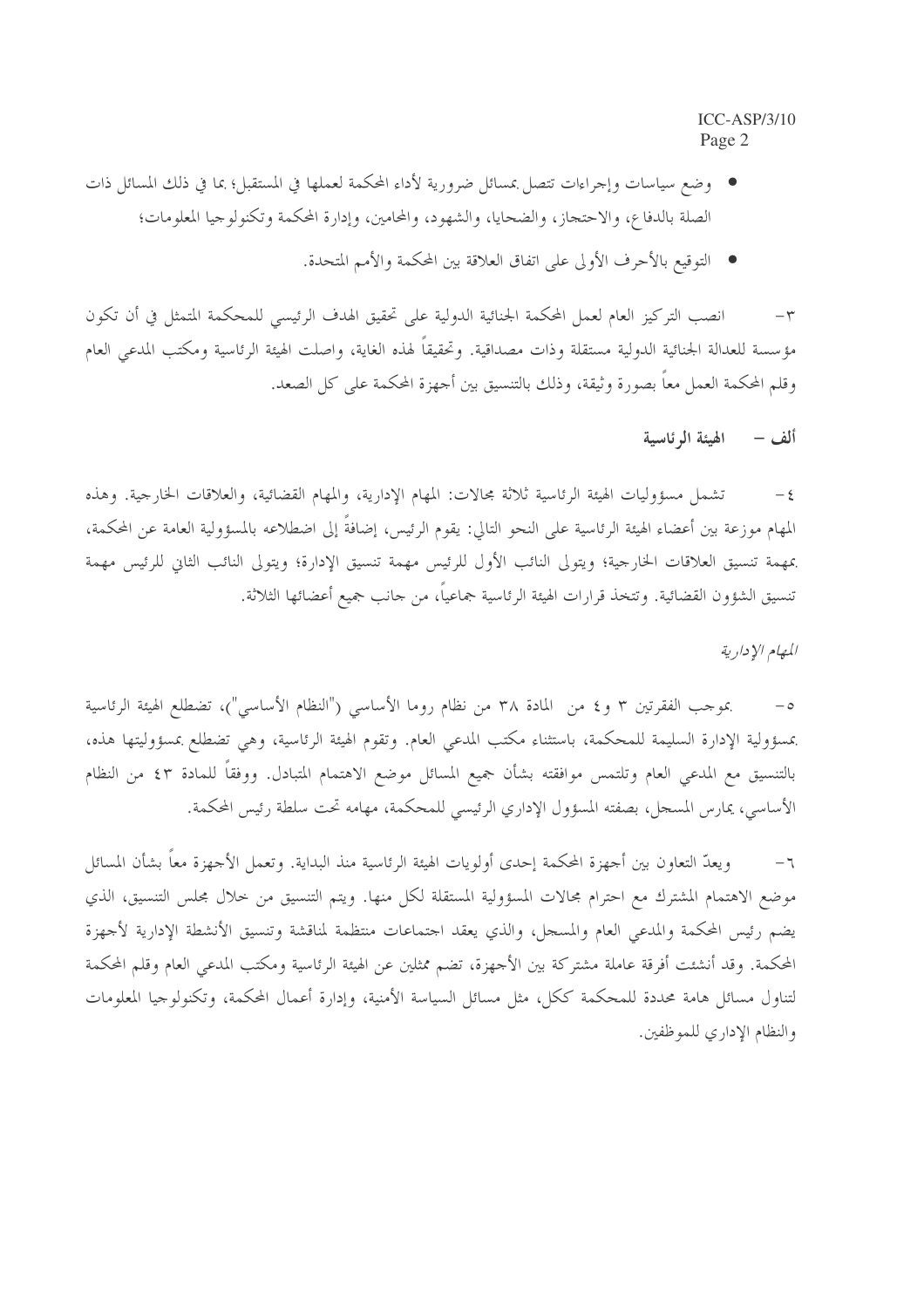وبالإضافة إلى ذلك، تعقد الهيئة الرئاسية اجتماعات منتظمة مع المسجل بشأن المسائل الإدارية وتشرف على  $-\vee$ الخدمات الإدارية التي يقدمها قلم المحكمة، وتشمل كفالة تقديم الخدمات الإدارية إلى الهيئة الرئاسية والدوائر على نحو فعال. وفي هذا الصدد، يتم إبرام اتفاقات خدمة لكفالة تقديم الخدمات العامة وخدمات تكنولوجيا المعلومات في حينها.

وقد قدَّمت الهيئة الرئاسية مدخلات في مجموعة شديدة التنوع من السياسات والمسائل الإدارية. وينطوي ذلك  $-\lambda$ على تعاون وثيق مع شعبة الخدمات الإدارية المشتركة التابعة لقلم المحكمة. ويشمل العمل عن كثب مع قسم الموارد البشرية لوضع السياسات والإجراءات اللازمة لكفالة أن تكون مستويات التوظيف للمحكمة مناسبة، الآن وفي المستقبل على السواء، لتمكينها من بلو غ أهدافها. وتحقيقاً لهذه الغاية، يُولى اهتمام حاص لكفالة تصنيف الوظائف في المحكمة على النحو المناسب، وسيوضع نظام لتقييم الموظفين.

٩- وبموجب الأمر التوجيهي الرئاسي الأول للمحكمة أنشئ نظام لا يجوز بمقتضاه وضع قواعد أو سياسات أو إجراءات بغرض التطبيق العام إلا بأوامر توجيهية رئاسية صادرة حسب الأصول، يتم ها تنفيذ اللوائح والقرارات والمقررات التي تعتمدها جمعية الدول الأطراف، وكذلك المقررات الهامة الأخرى المتعلقة بالسياسة. كذلك نص على أن تصدر تعليمات إدارية من حانب المسحل بغية تحديد الإحراءات من أحل تنفيذ الأوامر التوحيهية الرئاسية وتنظيم إدارة المسائل العملية والتنظيمية موضع الاهتمام العام. وصدرت أوامر توجيهية رئاسية أخرى لإصدار النظام الأساسى للموظفين الذي اعتمدته جمعية الدول الأطراف خلال دورتما الثانية التي عقدت في الفترة من ٨ إلى ١٢ أيلول/سبتمبر ٢٠٠٣، ولإعلان السياسات والإجراءات الواجب اتباعها في إنشاء الصناديق الائتمانية التابعة للمحكمة الجنائية الدولية.

ويتطلب النظام المذكور أعلاه أن يقوم رئيس المحكمة بالتنسيق مع المدعى العام والتماس موافقته قبل إصدار أي  $- \wedge$ أمر توجيهي. فإذا قرر المدعى العام أن أمراً توجيهياً رئاسياً ما يتنافى مع حقه في ممارسة السلطة الكاملة على تنظيم وإدارة مكتب المدعى العام، فله أن يعلَّق تطبيق الأمر التوجيهي الرئاسي فيما يخص مكتب المدعى العام، وعليه أن ُيشعر الهيئة الرئاسية بمذا القرار . وبعد هذا الإشعار ، يُجرى الرئيس والمدعى العام بدون إبطاء مشاورات بمدف إيجاد حل مقبول من الطرفين.

### المهام القضائية

تسهّل الهيئة الرئاسية التنظيم المناسب للأعمال القضائية للدوائر وهي مسؤولة عن المهام القضائية المحددة المسندة  $-11$ إليها بموحب النظام الأساسي والقواعد الإحرائية وقواعد الإثبات ولائحة المحكمة.

وخلال العام الماضي، نظمت الهيئة الرئاسية ثلاث دورات عامة، في تشرين الثاني/نوفمبر٢٠٠٣ وفي آذار/مارس  $-17$ وآيار/مايو ٢٠٠٤، بلغ مجموع مدقما ثمانية أسابيع. وكرست بالدرجة الأولى لصياغة لائحة المحكمة واعتمادها. وبالإضافة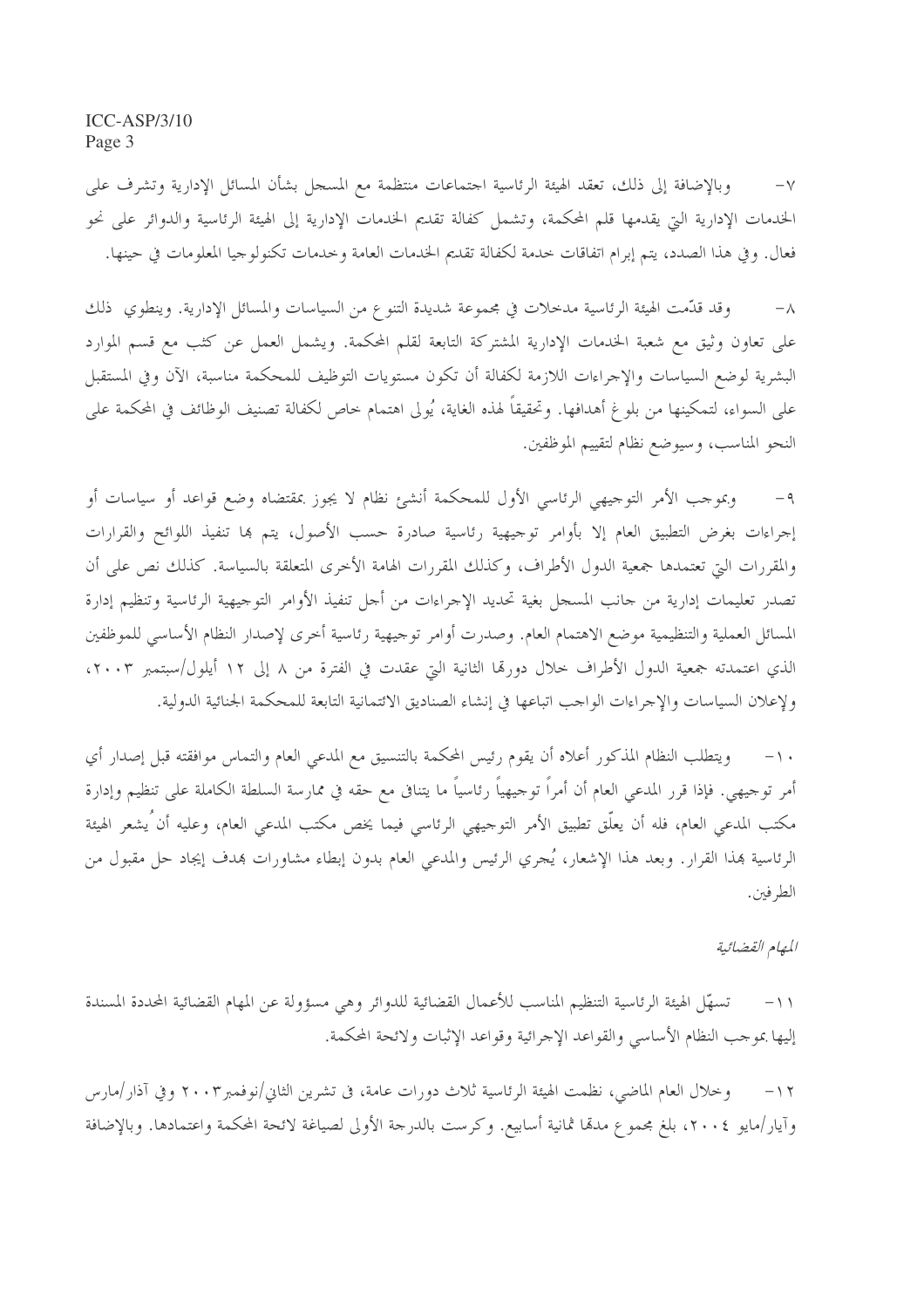إلى ذلك، تم تنظيم احتماعات وحلقات عمل ودورات مناقشة بشأن مسائل ذات أهمية بالنسبة إلى القضاة. ويرد مزيد من التفاصيل عن هذه الدورات العامة في الفرع المعنون " الدوائر" الوارد أدناه. وعلاوة على ذلك، توافي الهيئة الرئاسية جميع القضاة بانتظام بما يستجد بشأن أي مسائل تخصهم، سواء حلال الدورات العامة أو فيما بينها.

وحيٍّ تكون الهيئة الرئاسية مهيأة على النحو المناسب كي تتلقى المحكمة قضاياها الأولى، فقد قررت، وفقاً  $-14$ للفقرة ٣ من المادة ٣٥ من النظام الأساسي، أن يكون جميع قضاة كل من الشعبة التمهيدية وشعبة الاستئناف حاضرين في المحكمة على أساس التفر غ. ونتيجة لذلك، كان جميع قضاة هاتين الشعبتين حاضرين بحلول آذار/مارس٢٠٠٤.

وقد شَكلت الهيئة الرئاسية دوائر تمهيدية داخل الشعبة التمهيدية (`). كما أُعدت قائمة مناوبة للقضاة داخل  $-\iota$ تلك الشعبة. وعلى ضوء إحالتين من اثنتين من الدول الأطراف إلى المحكمة (انظر المزيد من التفاصيل تحـــت العنوان "مكتب المدعى العام" أدناه)، أسندت الهيئة الرئاسية الحالة في جمهورية الكونغو الديمقراطية إلى الدائرة التمهيدية الأولى، وأسندت الحالة في أوغندا إلى الدائرة التمهيدية الثانية. وستُنشأ الشعبة الابتدائية على أساس التفرغ متى ما بلغت الإحراءات مرحلة أكثر تقدماً. وتم إنشاء شعبة الاستئناف كي تكون مستعدة لتلقى الاستئنافات الأولى التي قد تعرضها الشعبة التمهيدية.عليها.

ووفقاً للقاعدة ٨ من القواعد الإجرائية وقواعد الإثبات، أعدّت الهيئة الرئاسية مشرو ع مدونة لقواعد السلـــوك  $-10$ المهنى للمحامين، على أساس مقترح قدمه المسحل، وذلك بعد التشاور مع المدعي العام. ومشروع المدونة معروض على جمعية الدول الأطراف لاعتماده.

كما أشرفت الهيئة الرئاسية على العمل الذي بدأ في وضع نماذج رسمية للمحكمة، وهي نماذج ضرورية كي  $-17$ تقوم بعملها على الوحه السليم (يشار إليها بمزيد من التفصيل في الفر ع المعنون " الدوائر" أدناه).

وعلاوة على ذلك، ففي نطاق التمهيد لاضطلاع الهيئة الرئاسية بالمسؤوليات المنوطة ها فيما يتعلق بتنفيذ  $-1V$ أحكام السجن بموجب المادة ١٠٣ من النظام الأساسي، كتب رئيس المحكمة إلى الدول مستفسراً عما إذا كانت توافق على أن تــُـدرج في قائمة تبين استعدادها لقبول الأشخاص الذين تحكم عليهم المحكمة بالسجن لمدة معينة.

القضاة أ. كوينيهيا وسي. جوردا وس.شتاينر؛ الدائرة التمهيدية الأولى: القضاة ت.ن. سليد وم.بوليتي وف.ديارا؛ الدائرة التمهيدية الثانية: القضاة ت.ن. سليد وهــــــــــ كاول وس. شتاينر. الدائرة التمهيدية الثالثة:

<sup>(</sup>١) شكلت الدوائر التمهيدية على النحو التالي: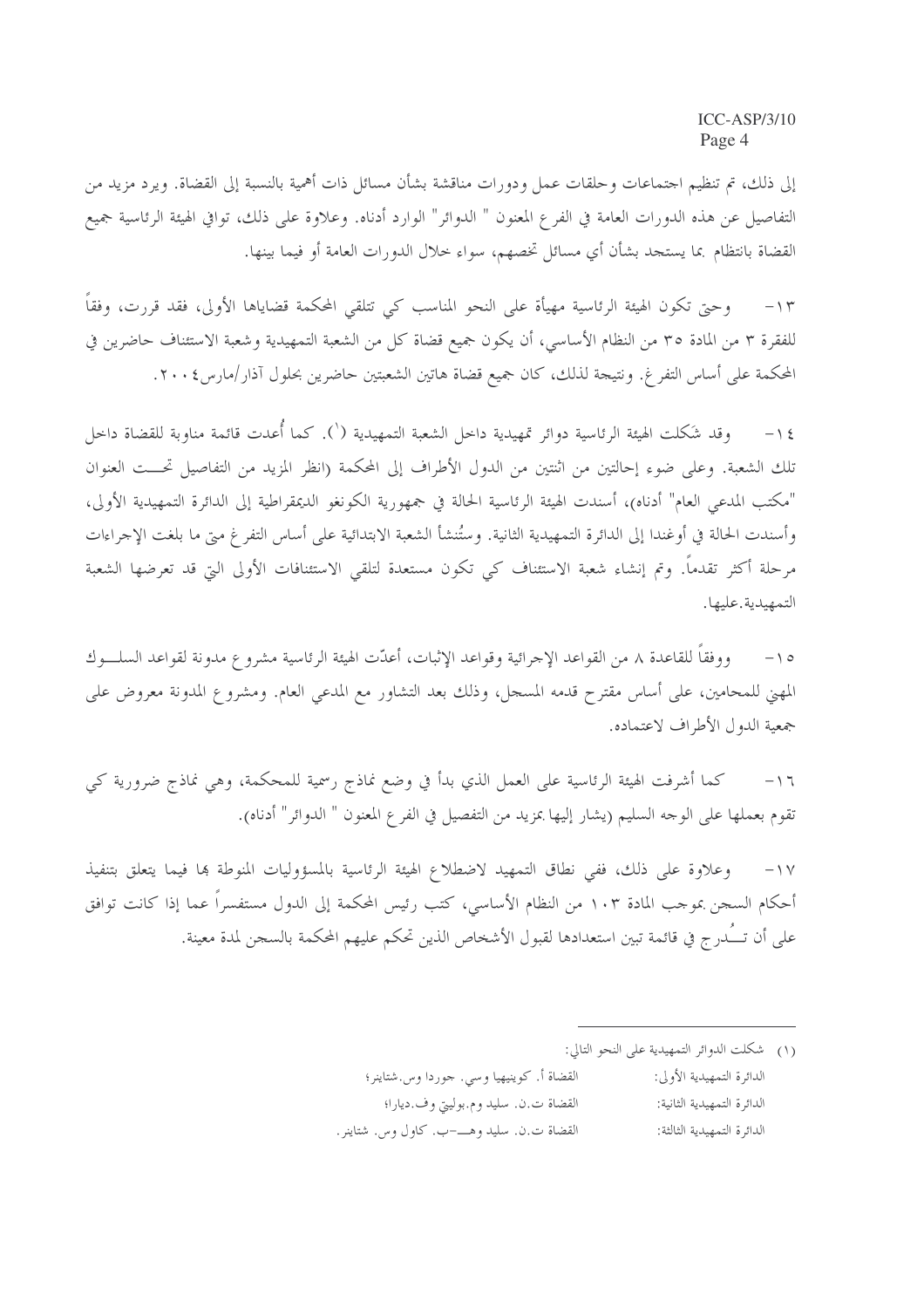العلاقات الخار جية

من الأهداف الرئيسية للهيئة الرئاسية في اضطلاعها بدورها في مجال العلاقات الخارجية تعزيز الإدراك والفهم  $-\wedge\wedge$ العامين للمحكمة على الساحة الدولية. وقد قام الرئيس بدور رائد في هذا الصدد. فقد عقد احتماعات منتظمة مع رؤساء الدول ورؤساء الحكومات والوزراء وكبار المسؤولين وممثلي الدول والمنظمات الدولية والإقليمية والمنظمات غير الحكومية وأعضاء المجتمع الأكاديمي. كما ألقى كلمات أمام جماهير بالغة التنوَّع في المؤتمرات والاجتماعات الأخرى. وبالإضافة إلى ذلك، أجرى مقابلات عديدة مع و سائط الإعلام.

وقد ركز الرئيس، بوجه حاص، على شرح تاريخ المحكمة ودورها وخصائصها وولايتها والوضع الدائم لها،  $-19$ فضلاً عن التركيز على ما لدعم الدول للمحكمة وتعاولها معها من أهمية بالنسبة إلى المحكمة.

وسافر رئيس المحكمة إلى دول أطراف ودول غير أطراف، واستقبل ممثلين ووفوداً من حكومات تلك الدول  $-\gamma$ . بمقر المحكمة. كما شارك الرئيس، وكذا المدعى العام، والمسجل، ومدير أمانة جمعية الدول الأطراف، في حلسني إعلام للوسط الدبلوماسي (إحداها في لاهاي والأخرى في بروكسل)، ضمت ممثلي كثير من الدول الأطراف والدول غير الأطراف على السواء، بغرض إطلاعهم على آخر التطورات فيما يتعلق بأعمال المحكمة.

كما قامت الهيئة الرئاسية بتنسيق المفاوضات التي جرت بالنيابة عن المحكمة مع الأمم المتحدة فيما يتعلق باعتماد  $-\tau$ اتفاق علاقة بين المؤسستين، وفقاً لما تقتضيه المادة ٢ من النظام الأساسي. وحرى التوقيع بالأحرف الأولى على اتفاق العلاقة في ٧ حزيران/يونيه٤ ٢٠٠ ومن المقرر أن يقدم إلى جمعية الدول الأطراف وإلى الجمعية العامة للأمم المتحدة لاعتماده. وفيما بعد، سيتطلب الأمر أن يقوم الأمين العام للأمم المتحدة ورئيس المحكمة بالتوقيع على اتفاق العلاقة حتى بيدأ نفاذه.

#### الدو ائر باءِ –

تتألف الدوائر من جميع قضاة المحكمة الذين تتشكل منهم شعبة الاستئناف والشعبة الابتدائية والشعبة التمهيدية  $-77$ وفقاً للمادة ٣٤ من النظام الأساسي.

ويستعد القضاة للقضايا الأولى التي ستعرض عليهم. ويركزون في ذلك كله على ضمان أن تتسم الإجراءات  $-\tau\tau$ بالنزاهة والاستقلال والحياد والكفاءة.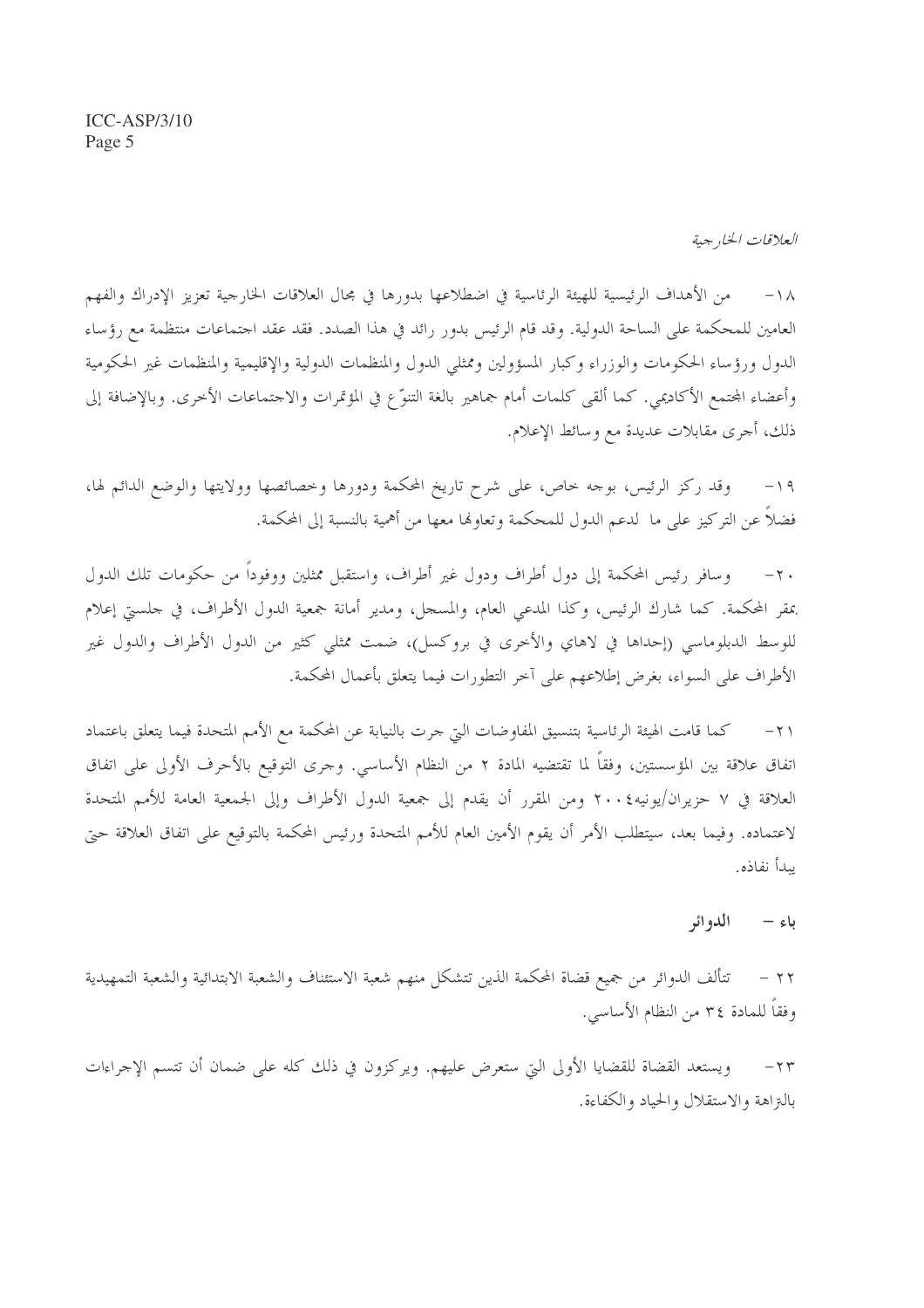وقد انطوى جزء أساسي من ذلك الاستعداد على صياغة واعتماد لائحة المحكمة ("اللائحة")، وفقاً للمادة ٥٢  $-\tau$  { من النظام الأساسي. وقد عمل القضاة، سواء في الدورات العامة المشار إليها أعلاه أو فيما بينها، على إعداد اللائحة التي تمكن المحكمة من أداء عملها على الوجه السليم. وكما يقتضي النظام الأساسي، كان التشاور يجري مع المدعى العام والمسجل طوال هذه العملية.

ولدى إعداد اللائحة شكل القضاة أفرقة عاملة لتناول القضايا المحدّدة التيّ تتطلب اهتماماً وبحثاً حاصين. وجرت  $-\tau$ مناقشة نتيجة عمل القضاة في الأفرقة العاملة من جانب هيئة القضاة بكاملها. واستخلص القضاة دروساً من تجربة المحاكم الأخرى، بما في ذلك المحكمتان الجنائيتان الدوليتان المخصصتان.

وبالإضافة إلى ذلك، عقدت حلسة استماع علنية مباشرة بشأن المسائل المتصلة بالضحايا والدفاع لتمكين الخبراء  $-77$ والمهنيين والطلاب والأشخاص المهتمين من المساهمة بنشاط في عملية إعداد اللائحة. ووردت مساهمات عديدة من جميع أنحاء العالم أخذها القضاة في اعتبارهم.

٢٧ – واعتمد القضاة اللائحة في ٢٦ آيار/مايو ٢٠٠٤ حلال دورتمم العامة الأخيرة. وتتألف اللائحة من ١٢٦ بنداً وتنقسم إلى الفصول التسعة التالية: أحكام عامة؛ تكوين المحكمة وإدارها؛ المرافعات أمام الحكمة؛ مسائل المحامين والمساعدة القانونية؛ اشتراك وتعويضات الضحايا؛ مسائل الاحتجاز؛ التعاون والإنفاذ؛ العزل ً من المنصب والإجراءات التأديبية؛ اعتماد مدونة آداب مهنة القضاء.

٢٨ - ووفقاً للفقرة ٣ من المادة ٥٢ من النظام الأساسي، عمّمت اللائحة على الدول الأطراف لتقديم تعليقاهًا عليها. وإذا لم ترد أي اعتراضات من أغلبية الدول الأطراف خلال ستة أشهر، تبقى اللائحة نافذة. كما أتيح للجمهور العام الاطِّلاع على اللائحة من خلال نشرها في موقع المحكمة على الشبكة العالمية.

٢٩– وعقد القضاة أيضاً حلال دوراقم العامة اجتماعات مع المدعى العام والمسجل وممثلي الدولة المضيفة بشأن المسائل ذات الأهمية لأداء المحكمة لعملها في المستقبل. وناقش القضاة المسائل موضع الاهتمام المشترك وشاركوا في دورات العمل بشأن السمات الهامة في النظام الأساسي مثل مبدأ التكامل. ونُظمت حلقات عمل، يرأسها خبراء، بشأن المسائل الجنسانية في المحكمة الجنائية الدولية، وبشأن ما يمكن أن يكون للقضاة من اتصال بوسائط الإعلام. وستعقد للقضاة حلقات عمل أخرى بشأن مواضيع محددة ذات صلة بعملهم في المستقبل.

٣٠ – وخارج الدورات العامة، بدأ القضاة، كجزء من استعداد عام لبدء الإحراءات، المساعدة في وضع النماذج الرسمية للمحكمة التي سيتطلبها أداء المحكمة لعملها على الوجه السليم، مثل النماذج التي تمكَّن المحكمة من إصدار أوامر القبض والأوامر والقرارات الأخرى.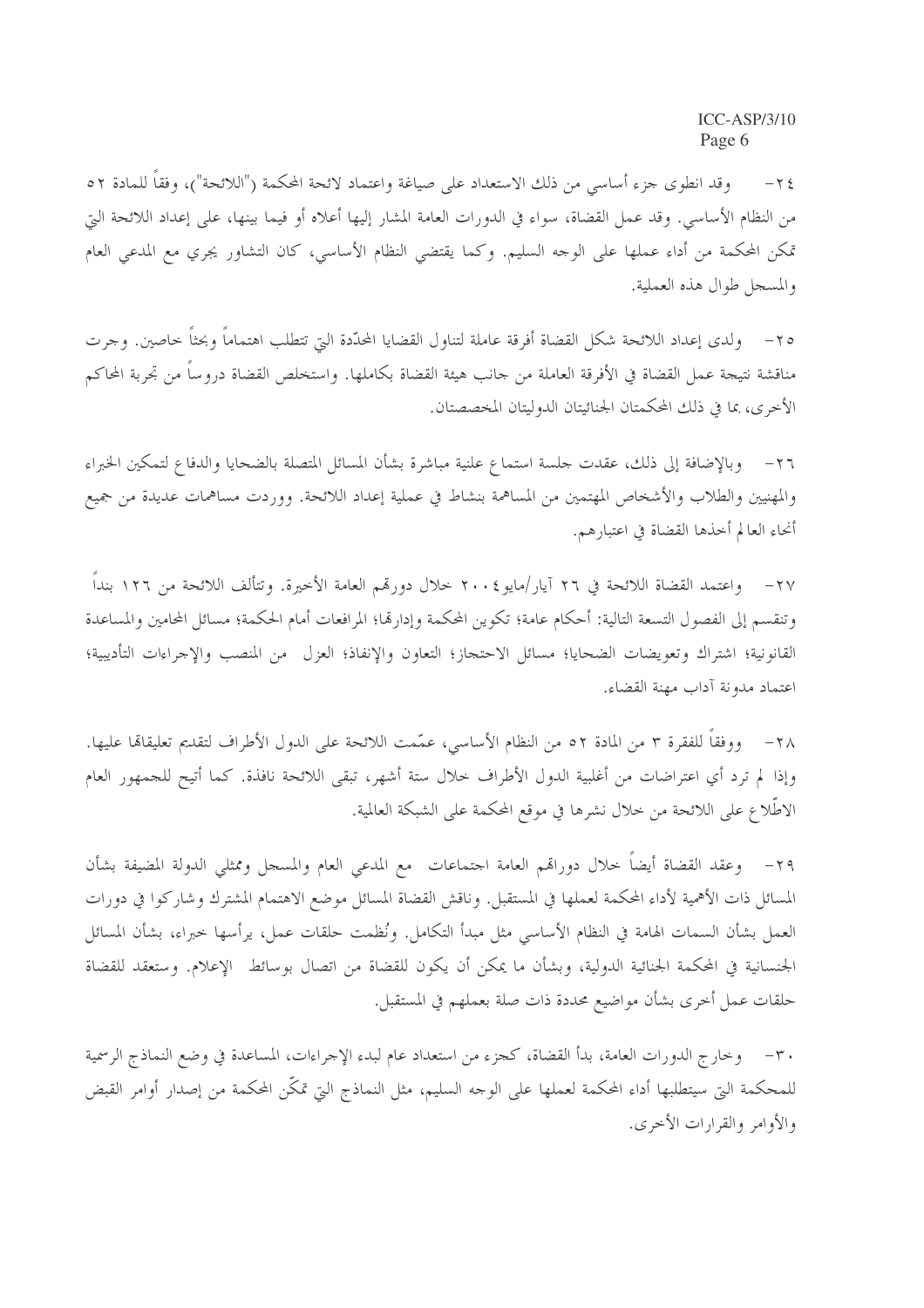٣١– كما عمل قضاة أفراد كمنسقين لأفرقة عاملة مشتركة بين الأجهزة بشأن مسائل تحظى باهتمام المحكمة ككل، مثل اتفاق المقر مع الدولة المضيفة، وإنشاء مقر دائم للمحكمة، ومسائل تكنولوجيا المعلومات، والمسائل المتعلقة بالضحايا والدفاع.

٣٢– وفضلاً عن ذلك، فبالإضافة إلى الدور الذي يقوم به رئيس المحكمة فيما يتعلق بالعلاقات الخارجية المشار إليه أعلاه، يشارك القضاة في زيادة إدراك الجمهور وفهمه للمحكمة. وعلى وجه الخصوص، أدلوا ببيانات أمام مؤتمرات واحتماعات مختلفة عقدت في شيّ أنحاء العالم، واستقبلوا الزوار الذين وفدوا لزيارة مقرّ المحكمة.

٣٣– كما أقام القضاة اتصالاً مع المؤسسات القضائية الوطنية والدولية على السواء بغية التعلم منها وتقاسم الخبرة فيما يتعلق بعملهم القضائي.

# جيم - مكتب المدعى العام

مقلدمة

٣٤– مكتب المدعي العام مسؤول عن تلقي الإحالات والمعلومات المتعلقة بالجرائم التي تندرج ضمن اختصاص المحكمة، وعن تحليل المعلومات بمدف تقرير ما إذا كان هناك أساس معقول للتحقيق؛ وعن إجراء تحقيقات في أعمال الإبادة الجماعية والجرائم المرتكبة ضد الإنسانية وجرائم الحرب؛ وعن سير أعمال المقاضاة أمام المحكمة للأشخاص المسؤوليين عن تلك الجرائم. ومن أحل تنفيذ المكتب لولايته بطريقة فعالة من حيث التكلفة، سيسعى المكتب إلى تشجيع القيام بإجرءات حقيقية على الصعيد الوطني، مما يحقق أهداف النظام الأساسي مع تخفيف العبء عن المحكمة في الوقت نفسه، وتنمية شبكات التعاون بشكل استباقى، وبالتالي يتمكن المكتب الصغير من الاستفادة بسرعة من المساعدة والمعلومات الخارجية حسب الاقتضاء من أجل تسهيل النشاط التحقيقي.

٣٥– ويجب على مكتب المدعى العام أن يضطلع بأنشطته بدون أن تكون له ميزة الاستعانة بأجهزة دولته أو حتى ولاية بموجب الفصل السابع، في ظروف العنف وعدم الاستقرار المستمرين، ويُتوقع أن يقوم بذلك بطريقة مثالية وفعالة من حيث التكلفة على السواء. وهذه التحديات هي التي تميز مكتب المدعى العام عن سائر دوائر الادعاء وتتطلب اتباع فموج ابتكارية.

٣٦– وفي الشهور الاثني عشر التي مضت منذ أداء المدعى العام لليمين (حزيران/يونيه ٢٠٠٣)، أنشئ مكتب للمدعى العام يؤدي عمله بفعالية. وقد استتبع ذلك الاضطلاع بطائفة من الأنشطة، منها تعيين موظفين مؤهلين، واتخاذ قرارات أساسية استراتيجية ومتعلقة بالسياسة ً من أجل توجيه المكتب، وإعداد إجراءات العمل، وتحسين هيكل المكتب. وبالإضافة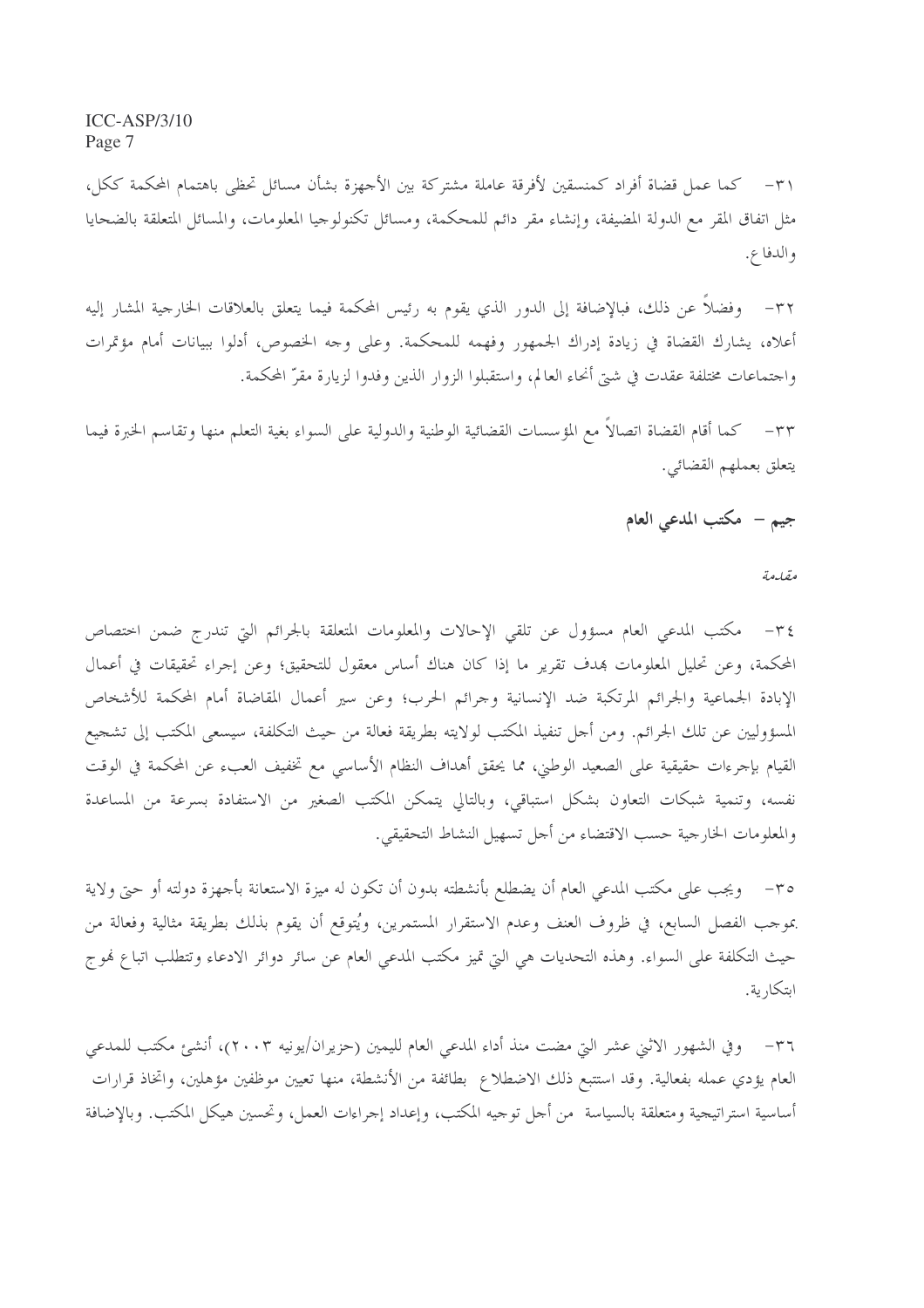إلى ذلك، اضطلع المكتب بواجبه في تحليل المعلومات المتضمنة في البلاغات والإحالات، وبدأ الأعمال التحضيرية لإجراء تحقيقات فعالة ومركزة في حالتين.

ويرحب المكتب بأنه قَدمت إليه بالفعل ، حلال هذه الفترة، إحالتان من دولتين طرفين، هما أوغندا وجمهورية  $-\tau v$ الكونغو الديمقراطية.

حشد وإنشاء فريق موظفي مكتب المدعي العام

٣٨ – يجري الحشد على قدم وساق. وقد ازداد عدد موظفي المكتب من ٧ موظفين عندما تولى المدعى العام منصبه في حزيران/يونيه ٢٠٠٣ إلى ٥٥ موظفاً في حزيران/يونيه٤٠٠٢، ومن المتوقع أن يزيد عددهم ليصل إلى ١٢٢ موظفاً بنهاية عام ٢٠٠٤. وانتخبت جمعية الدول الأطراف سيرج براميرتز نائباً للمدعى العام (التحقيقات)، وتولى منصبه في ٣ تشرين الثاني/نوفمبر ٢٠٠٣. واعتباراً من حزيران/يونيه ٢٠٠٤، يضم المكتب المدعى العام، ونائب المدعى العام، و٣٧ موظفاً في الفئة الفنية و١٨ موظفاً في فئة الخدمات العامة من ٤١ بلداً موزعاً على ست قارات، فضالاً عن ٢١ كاتباً ومهنياً زائراً واحداً من ١٨ بلداً في خمس قارات. ولضمان أعلى مستويات الكفاءة والاقتدار والتراهة تشمل عملية التعيين في المناصب الرئيسية اختبارات وعمليات قائمة على المهارات (مثل صياغة المذكرات، وإعداد التحليلات، وعمليات محاكاة لاستجواب الشهود). وينصب التركيز حالياً بصفة حاصة على حشد أفرقة تحقيق يتوافر فيها التنوع المطلوب في المهارات والخبرة.

٣٩ – وقد طلب المكتب تقديم طلبات لشغل منصب نائب المدعى العام (الادعاء)، الذي سيكون مسؤولاً عن توجيه عرض القضايا على دوائر المحكمة. ووردت طلبات من ١٩٨ مرشحاً، اختير ١٠ منهم لإجراء مقابلة معهم. وستقدم قائمة تضم ثلاثة مرشحين إلى الجمعية للنظر فيها وفقاً للمادة ٢٤ من النظام الأساسي.

المشاورات والفرارات الرئيسية المتعلقة بالسياسة

٤٠ – واصل المكتب ممارسته المتمثلة في إجراء المشاورات بغية مناقشة أولوياته وأنشطته، والاستماع إلى الآراء وبناء أساس فكري وعملي متين لسياساته وممارساته. وبحلول فماية عام ٢٠٠٣ انتهت جميع عمليات مشاورات الخبراء البيّ نظمها فريق بدء التشغيل لمكتب المدعى العام؛ وشملت المشاورات أكثر من ١٢٥ خبيراً من كبار خبراء القضاء الجنائبي كانوا قد استشيروا بشأن مسائل رئيسية من قبيل طول الإجراءات، والتحقيق وتعاون الدول، والتكامل في الممارسة. وقد أتيحت عدة تقاريرأعدت خلال مشاورات الخبراء هذه على الموقع الفرعي للمكتب على الشبكة العالمية لتعليق الجمهور عليها ومناقشته لها. واشترك المكتب أيضاً في مشاورات أخرى، مثل احتماع مدته يومان مع المنظمات غير الحكومية عقد یومی ۸ و۹ نیسان/أبریل ۲۰۰٤.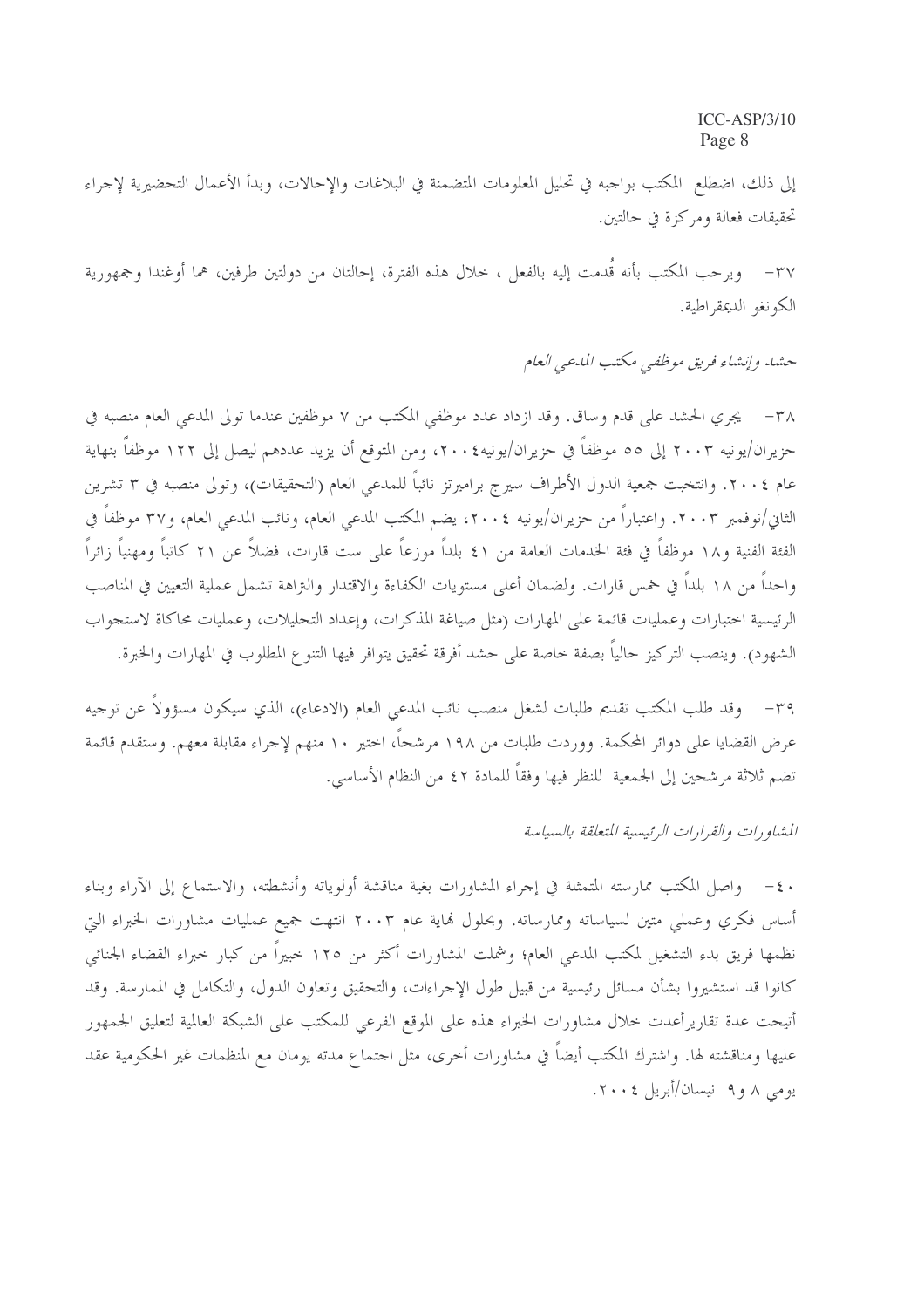٤١ – وفي أيلول/سبتمبر٢٠٠٣، وضع المكتب ورقة السياسة الخاصة به في صيغتها النهائية، وتحدد الورقة استراتيجيته العامة وتبرز مهامه ذات الأولوية. وأتاح المكتب هذه الورقة على الموقع الفرعي للمحكمة على الشبكة العالمية. وقد أُعدت تلك الورقة عقب مشاورات نوقش فيها مشروع ورقة سياسة في حلسة الاستماع العلنية التي عقدت في حزيران/يونيه ٢٠٠٣ وفي دورة جمعية الدول الأطراف التي عقدت في أيلول/سبتمبر ٢٠٠٣، وأتيحت أيضا لتعليق الجمهور عليها.

وبالإضافة إلى ذلك، أعدّ المكتب في نيسان/أبريل ٢٠٠٤ مرفقاً لورقة السياسة يبين كيف يدير المكتب الإحالات  $-\xi$   $\zeta$ والبلاغات ويحللها، بما في ذلك المعايير المطبقة، والإجراءات المتبعة، والمسؤوليات المؤسسية الداخلية عن التحليل، واللائحة المؤقتة. ووُضِع المرفق على الموقع الفرعي للمكتب على الشبكة العالمية كي يبدي الجمهور تعليقاته عليه.

واتخذ المكتب عدة قرارات استراتيجية رئيسية بقصد توجيه عملياته، منها: اتباع فمج تعاوين إزاء المحتمع الدولي،  $-\xi$ ٣ بما في ذلك الدول والمنظمات الدولية وهيئات المحتمع المدن المتعاونة؛ واتباع فمج إيجابي إزاء التكامل، يشجع على القيام بإجراءات دعوى حقيقية على الصعيد الوطني حيثما أمكن ذلك؛ واتباع سياسة للملاحقة المستهدفة، تركز على الأشخاص الذين يتحملون أكبر سؤولية؛ واعتماد مكتب صغير مرن على شبكات الدعم الخارجية.

القيرارات التنظيمية

في الفترة من أيلول/سبتمبر ٢٠٠٣ إلى حزيران/يونيه ٢٠٠٤ ، فحص المكتب هيكله فحصاً نقدياً لتحديد سبل  $-\xi$   $\xi$ زيادة التكامل والكفاءة، استناداً إلى الخبرة المكتسبة من الأداء الفعلي للمكتب. وشملت تلك العملية تشاوراً ونقاشاً داخليين مستفيضين مع الخبراء الاستشاريين بشأن الهياكل التنظيمية.

ه ٤ − ويشمل الهيكل الجديد ثلاث شعب تنفيذية. ويُبرز هذا الهيكل أن ما يواجهه المكتب من تحديات والتزامات يتميز عن أي دوائرادعاء أخرى، وأن هذه التحديات والالتزامات (الاختصاص والتكامل والتعاون) يجب تناولها بطريقة منهجية ومتساوقة واستباقية. أولًا، يتميز المكتب باختصاص مفتوح، بخلاف المحاكم الأخرى، وهو ملزم بإجراء تحليل وقائعي وقانوني دقيق للاختصاص والمقبولية بغية تحديد الحالات التي تبرر التحقيق. ثانياً، يقتضي مبدأ التكامل قدرة ثابتة على تحديد وتقييم الإجراءات الوطنية وفقاً للمادة ١٧. ثالثاً، ليس للمكتب شرطته الخاصة، وليس له نظام وطني يعتمد عليه، كما أنه ليس له ولاية بموجب الفصل السابع، ومن ثم كان بناء شبكات التعاون الدولي بشكل استباقي أمرا ضرورياً. وقد حُوّلت وحدة العلاقات الخارجية والتكامل السابقة إلى شعبة الاختصاص والتكامل والتعاون، مما يُبرز أن هذه الأنشطة التي يضطلع ها مكتب المدعى العام أنشطة أساسية، ويبرز الأهمية المعلقة عليها في سياسة المكتب.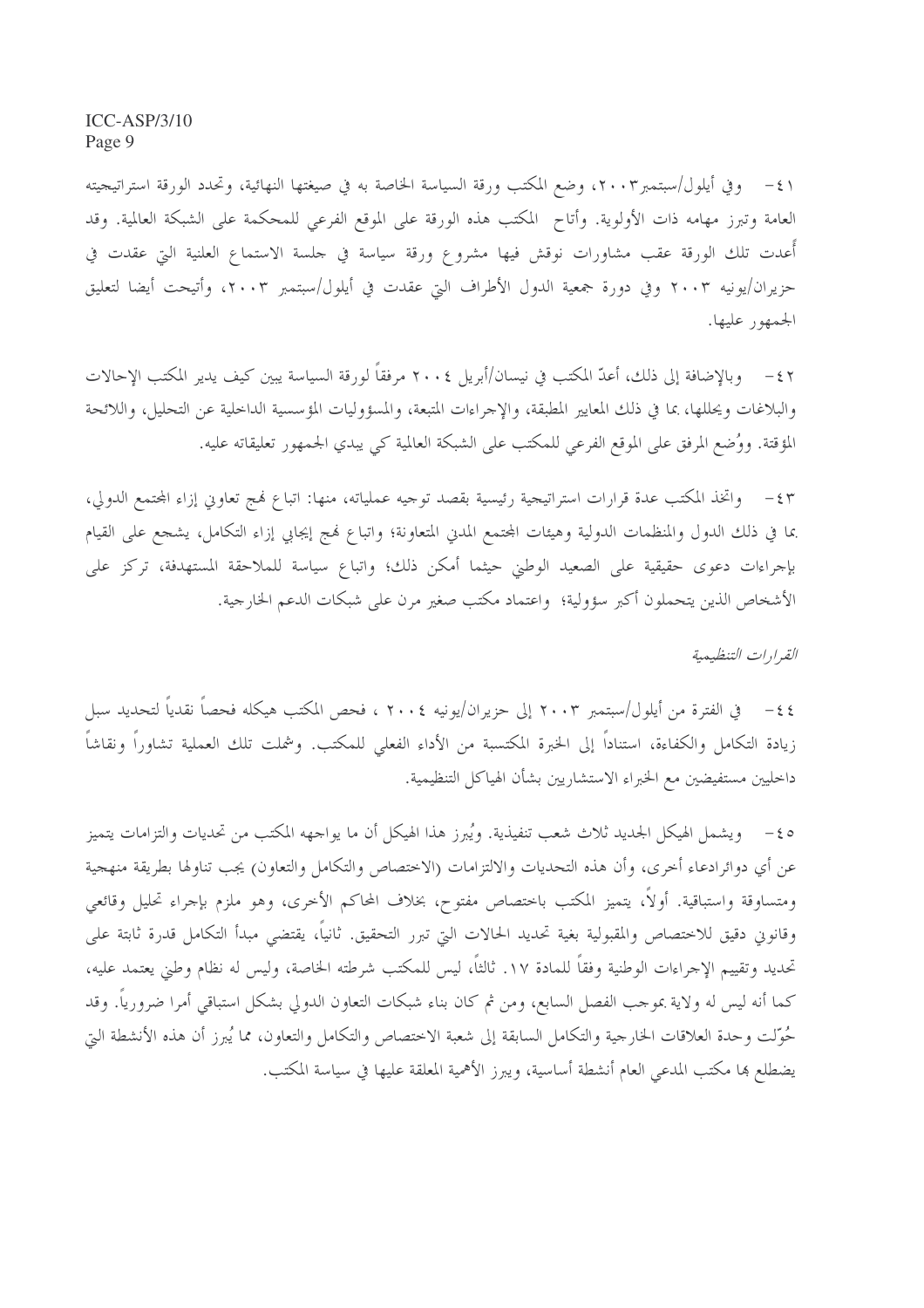٤٦ - وقد أُعيد تشكيل شعبة التحقيق للتكيف مع الاحتياحات التي ظهرت عندما بدأ ت عملها خلال العام الماضي. وقد أُدمج قسم التحليل ووحدة الخبراء ووحدة الضحايا سابقاً من أجل تشكيل قسم تخطيط التحقيق ودعمه.

٤٧ – وأُنشئت لجنة تنفيذية، تتألف من رئيس الادعاء ورئيس كل شعبة، للنظر في اتخاذ القرارات الاستراتيجية والتنفيذية الرئيسية. وسيكفل ذلك أن يكون رؤساء كل الشعب مدركين للقرارات الرئيسية ومشتركين فيها، ومن ثم تحسين التنسيق.

تحليل المعلومات

٤٨ - وفَّر مكتب المدعى العام ما يلزم من الموظفين والتكنولوجيا والإحراءات والمعايير لتحليل المعلومات المقدمة إلى المكتب. ويُضطلع بالتحليل على ثلاث مراحل، كلها تحت إشراف لجنة التنفيذ. فالمرحلة الأولى عبارة عن استعراض أولى لتحديد البلاغات التي لا توفر بشكل بيّن أساساً لمواصلة الإجراءات من جانب المكتب. أما المرحلة الثانية فهي مرحلة تحليل وقائعي وقانوني أكثر شمولاً يستند إلى معايير المادة ٥٣ من النظام الأساسي، وقد تشمل هذه المرحلة التماس معلومات إضافية ورصد الحالات موضع الاهتمام. وتنتقل أحطر الحالات إلى المرحلة الثالثة، وهي مرحلة التحليل والتخطيط المتقدمين، وقد تنطوي على تشكيل فريق مشترك يضم شعبة الاختصاص والتكامل والتعاون وشعبة التحقيق، وعلى إعداد الاستراتيجيات للتحقيقات المحتملة، ووضع التوصيات واتخاذ القرارات النهائية.

٤٩ – وحتى حزيران/يونيه ٢٠٠٤، كان المكتب قد تلقى ٨٥٨ بلاغاً من أفراد ومنظمات في ٨٥ بلداً على الأقل. وقد حلل المكتب الكم المتراكم الأولى من البلاغات وردّ عليها، واعتمد عملية تمر وفقاً لها البلاغات الآتية عبر تحليل المرحلة الأولى وتحصل على الردود أو الإقرارات المناسبة في غضون شهر واحد.

٥٠ – لم يتيسر الرد على ٢٩ من أصل ٨٥٨ بلاغاً لعدم توفير معلومات الاتصال ( تم تحليل المعلومات الواردة في هذه البلاغات رغم ذلك). وتقرر أن ما مجموعه ٥٩٣ بلاغاً لا توفر بشكل حلى أساساً لاتخاذ مزيد من الإحراءات من حانب المكتب، وأُرسلت ردود عليها متضمنة أسباب قرار عدم المضي في الإجراءات. ومن ضمن هذه البلاغات، كان هناك ٥٧ بلاغاً تقع بشكل واضح خارج الاختصاص المؤقت للمحكمة، و١٣٢ كانت تقع بشكل بيّن خارج الاختصاص الشخصي والإقليمي للمحكمة، و١٩٢ كانت تقع بشكل واضح خارج الاختصاص الموضوعي للمحكمة، و٢١٢ كانت بشكل واضح بلا أساس ( إذ كانت المعلومات تفتقر إلى أي صلة بالواقع أو كانت متداعية من نواح عديدة تتعلق بالاختصاص). وأخيراً، كان هناك ٢٣٦ بلاغاً تقرر ألها تبرر مزيداً من التحليل، ومن ثمّ فقد جُمعت في إطار حالة مدعى ها لتحليلها في إطار المرحلة الثانية، وصدرت وثائق إقرار بالاستلام لمرسليها.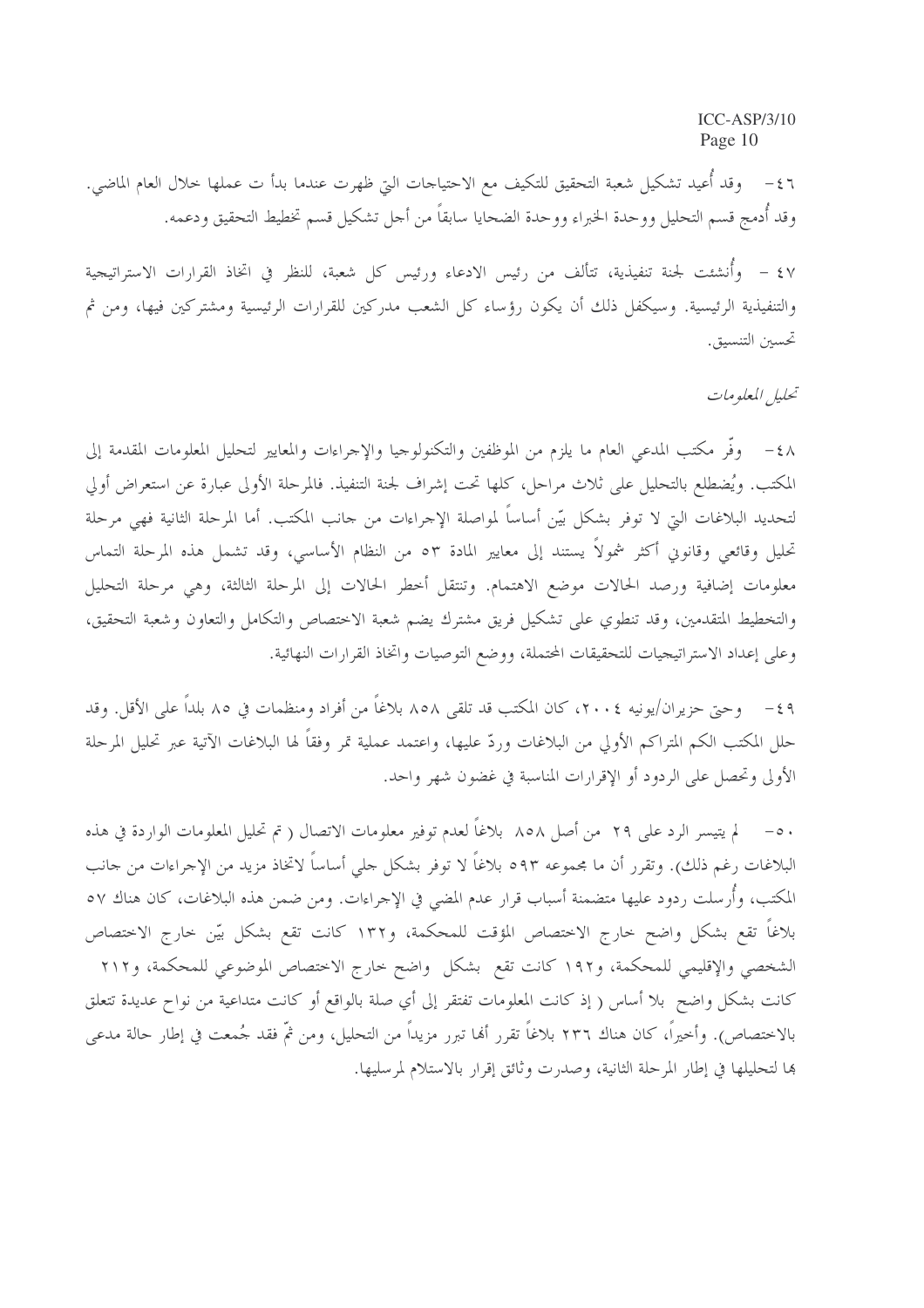٥١ – ويجري حاليا تحليل ست حالات موضع اهتمام في إطار المرحلة الثانية، مما يستتبع إجراء تحليل وقائعي وقانون دقيق للمعلومات المقدمة للمكتب والمعلومات المتوافرة بسهولة، والتماس معلومات إضافية عملاً بالمادة ١٥(٢) حسب الحاجة، وإعداد تقارير لتقديمها إلى اللجنة التنفيذية بشأن الجرائم، والمقبولية ومصالح العدالة، وفقاً للمعايير المنصوص عليها في القاعدة ٤٨ والمادة ٥٣. وبالإضافة إلى ذلك، رفعت حالتان (جمهورية الكونغو الديمقراطية وأوغندا) إلى مرتبة التحليل في إطار المرحلة الثالثة، وتسهم جميع الشعب التنفيذية في تحليل الحالات والتحضير للتحقيقات المحتملة، وذلك في نطاق التنسيق من جانب اللجنة التنفيذية.

 $y \sim y$ 

٥٢ – تلقى المكتب، منذ الاجتماع الأخير لجمعية الدول الأطراف في أيلول/سبتمبر٢٠٠٣، الإحالتين الأوليين من دولتين طرفين، هما أوغندا وجمهورية الكونغو الديمقراطية، تحيل كل منها حالات في إقليمها.

٥٣ - وفي كانون الأول/ ديسمبر ٢٠٠٣، تلقى المكتب الإحالة الأولى من دولة طرف، هي حكومة أوغندا. وكما نوقش الأمر مع السلطات الأوغندية، يُفسر نطاق الإحالة على أنه يشمل جميع الجرائم التي تدخل ضمن اختصاص المحكمة والمرتكبة في شمال أوغندا. وبالإضافة إلى الإحالة، أصدرت حكومة أوغندا إعلاناً بموجب المادة ١٢(٣) من نظام روما الأساسي، تقبل فيه اختصاص المحكمة اعتباراً من بدء نفاذ نظام روما الأساسي في أول تموز/ يوليه ٢٠٠٢.

٤٥- ووفقاً للمادة ٥٣ من النظام الأساسي والقاعدة ١٠٤، يُجري المكتب الآن تحليلاً ويطلب معلومات إضافية بشأن الجرائم، والمقبولية، ومصالح المحكمة، حتى يتسنى تأييد قرار بشأن الحالة في شمال أوغندا بموحب المادة ٥٣. وفي حزيران/يونيه ٢٠٠٤، كان التحليل يقترب من الانتهاء ويُتوقع اتخاذ قرار في الأسابيع القادمة.

٥٥– وفي آذار /مارس ٢٠٠٤، أحالت جمهورية الكونغو الديمقراطية الحالة في ذلك البلد إلى المكتب. وكان المكتب يحلل بدقة الحالة في جمهورية الكونغو الديمقراطية منذ تموز/يوليه ٢٠٠٣، مركزاً في البداية على الجرائم المرتكبة في منطقة إيتوري. وفي أيلول/سبتمبر ٢٠٠٣، أبلغ المدعى العام جمعية الدول الأطراف باستعداده لأن يطلب الإذن من الدائرة التمهيدية ببدء تحقيق، وأن تلقى إحالة وتأييد فعّال من جمهورية الكونغو الديمقراطية سيساعد في القيام هذا العمل.

وفقاً للمادة ٥٣ من النظام الأساسي والمادة ١٠٤، أجرى المكتب تحليلاً والتمس معلومات إضافية كي يقرر ما  $-07$ إذا كان سيجري تحقيقاً في حالة جمهورية الكونغو الديمقراطية. وبعد أن نظر المدعى العام في كل المعايير، قرر أن هناك سبباً معقولاً لبدء تحقيق. وفي ٢١ حزيزان/يونيه ٢٠٠٤، أبلغ المدعي العام الدولتين الطرفين بقراره وفقاً للمادة ١٨ من نظام روما الأساسي. وفي ٢٣ حزيران/يونيه ٢٠٠٤، أعلن المدعى العام فتح أول تحقيق تحريه المحكمة الجنائية الدولية.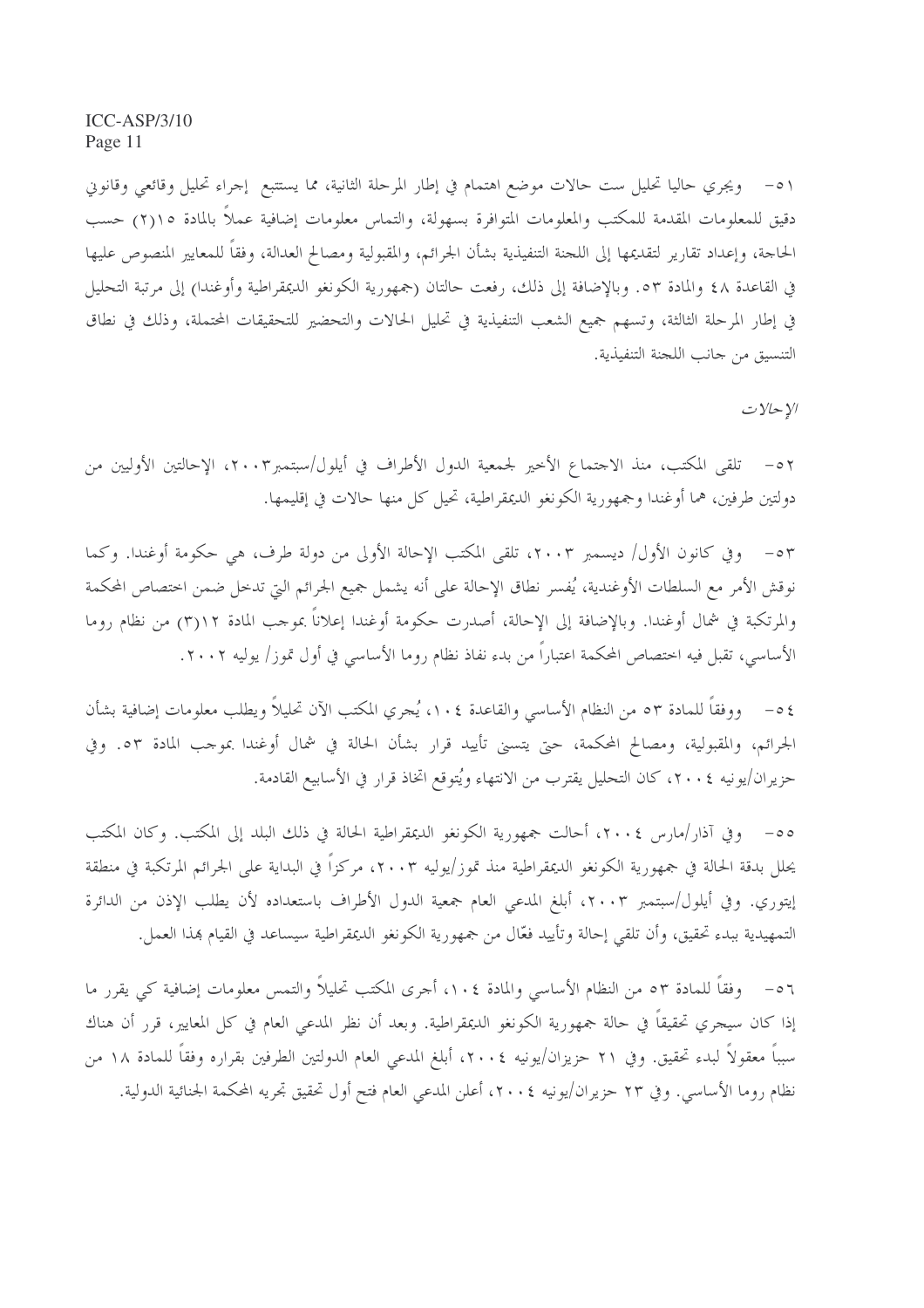دال – قلم المحكمة

٥٧ – قدم قلم المحكمة خدمات الدعم القضائي والإداري إلى الهيئة الرئاسية والدوائر ولمكتب المدعى العام، مهتدياً بالإطار المبيّن في نظام روما الأساسي، والقواعد الإجرائية وقواعد الإثبات، والصكوك الأخرى ذات الصلة، واضطلع بالمهام المحددة الموكلة إلى قلم المحكمة في مجال الدفاع والضحايا والشهود. ولأحل هذه المهام، أُعد هيكل فمائي معدل تعديلاً طفيفاً لقلم المحكمة قصد تمكينه من الاضطلاع بولايته بفعالية وكفاءة. ويرد أدناه وصف تفصيلي لهيكل قلم المحكمة والأعمال المضطلع ها حلال الفترة المشمولة بالتقرير.

> قسيم الاستشارات القانونية  $\qquad$

٥٨ – واصل قسم الاستشارات القانونية تقديم المشورة القانونية لقلم المحكمة ككل بشأن جميع جوانب وظائفه. وشمل ذلك تقديم المشورة القانونية للمسجل وللأجهزة الأخرى بشأن الترتيبات التشريعية والتنفيذية المنظمة للتزويد بالموظفين وتوفير الدعم والخدمات، وكذا فيما يتعلق بالتفاوض بشأن الاتفاقات التي قمم المحكمة ككل. وثمة مجال آخر قدمت فيه المشورة القانونية، ويتعلق بتطبيق اتفاق الامتيازات والحصانات. وقد أُحرز تقدم في المفاوضات المتعلقة باتفاق المقر، ومن المتوقع الانتهاء من إعداد نص نمائي له خلال الربع الأول من عام ٢٠٠٥، و بعد ذلك يقدم الاتفاق إلى جمعية الدول الأطراف للموافقة عليه. وأحيراً، يقدم القسم مساهمات في الفريق العامل المشترك بين الأجهزة الذي أنشئ لوضع النظام الإداري للموظفين، وسيُقدم النظام إلى الجمعية لدى الانتهاء منه.

> مكتب مراجعة الحسابات اللياحلية  $- r$

سيضطلع المكتب، الذي سيزوَّد بالموظفين اعتباراً من تموز/ يوليه ٢٠٠٤، بمراجعات الحسابات والاستعراضات  $-\circ q$ المقررة. كما سيضطلع بمراجعات للحسابات وباستعراضات مخصصة.

> قسم الأمن والسلامة  $- r$

٦٠– واصل قسم الأمن تطوره ونموه حلال السنة. وقُدمت مساهمات بتعاون وثيق مع الدولة المضيفة من أجل الانتهاء من قاعات المحكمة في المنطقة المؤمّنة ومناطق الحبس النهاري. ومازالت هناك أعمال أخرى جارية تتعلق بمسائل الأمن ذات الصلة بمقر المحكمة. وما زال وضع نظام مناسب لتأمين المعلومات يمثل أولوية. وبعد أن اكتمل جانب كبير من العمل المتعلق بالأمن المادي، سيبذل المزيد من الجهود في هذا المجال. وفي هذا الصدد، أُجري تقييم للمخاطر التي قمدد أمن المعلومات. وأخيراً، مازال وضع نظم لكفالة أمن موظفي المحكمة الجنائية الدولية وأصولها في الميدان من المسائل ذات الأولوية بالنسبة للقسم.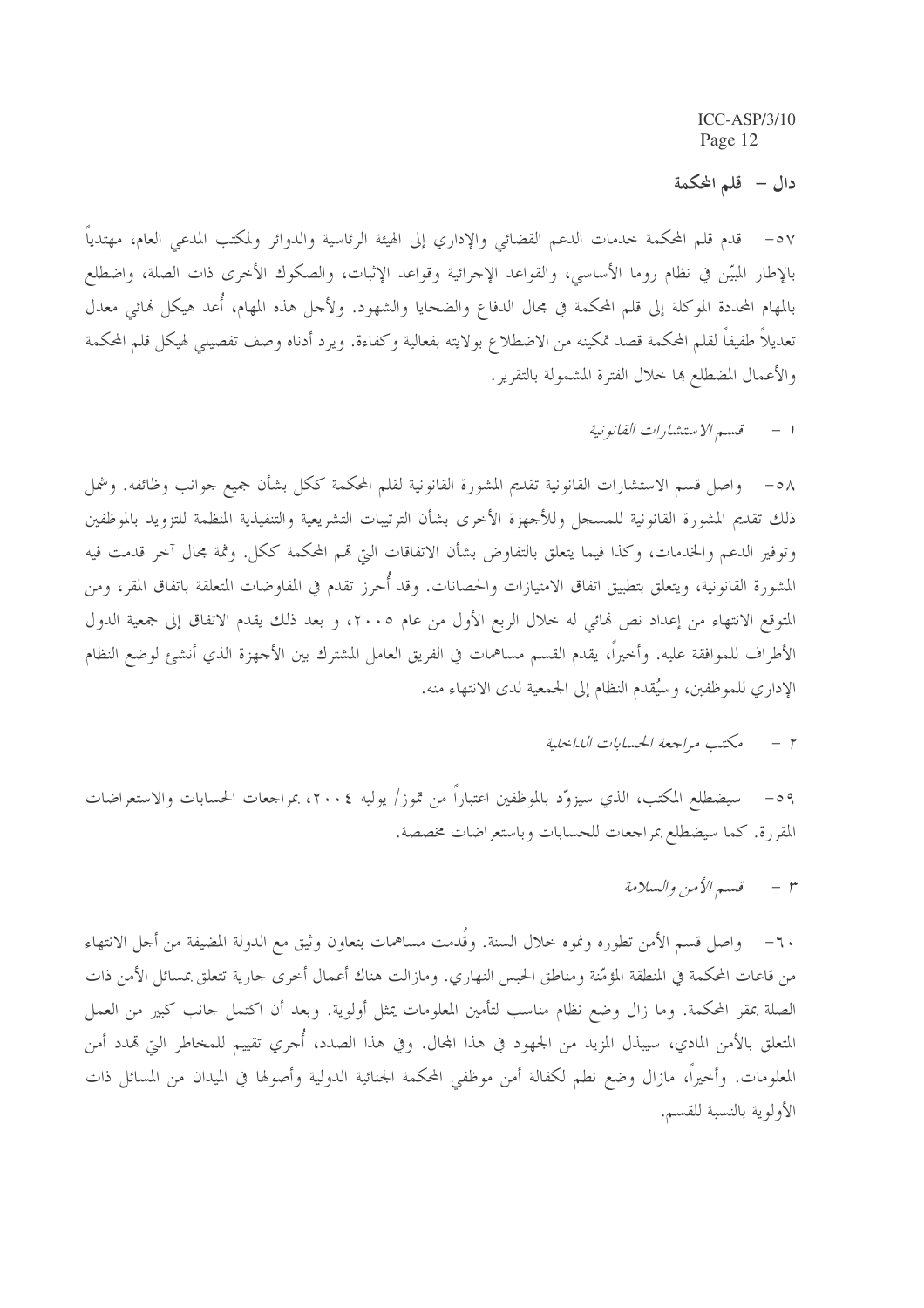٦١– يعمل قسم الإعلام والوثائق التابع لقلم المحكمة كمنبر مشترك لتلبية احتياجات جميع أجهزة المحكمة فيما يتعلق بالاتصالات. وبالإضافة إلى ذلك، يعكف القسم بنشاط على تطوير وسائل إعلامية فيما يخص الضحايا والشهود والدفاع. فقد عقدت حلستان للإعلام الدبلوماسي (أشير إليهما تحت عنوان " الهيئة الرئاسية" الوارد أعلاه)، إحداهما بمقر المحكمة والأخرى في بروكسل للدول التي ليس لها سفارة في لاهاى. وبالإضافة إلى ذلك، نُظم احتماعان استراتيجيان بين قلم السجل ومنظمات غير حكومية. ونظم برنامج زوار المحكمة الجنائية الدولية ١٨٠ جلسة إعلامية حضرها ٥٠٠٠ شخص. وخلال الفترة المشمولة بالاستعراض، تم الرد على ١٧٦٠٠ استفسار من الجمهور بالبريد الالكتروني، وقَدمت ردود على أكثر من ١٥٠ استفساراً صحفياً، بما في ذلك الموافقة على استخدام صور المحكمة الجنائية الدولية في مختلف المنشورات عند الطلب. وتم تنظيم أربعة مؤتمرات صحفية، وتنسيق ٢٠ مقابلة صحفية مع أفراد، وبلغ عدد مرات زيارة موقع المحكمة على الشبكة العالمية ٢٥٤ ٢٦٨ ١٥ مرة. ونظمت أنشطة ثقافية أخرى لإعلام الجمهور بأهمية العدالة وبالدور الذي تقوم به المحكمة، من بينها تنظيم مهرجان سينمائي عن العدالة الدولية (بالتعاون مع السفارة الفرنسية) ويوم مفتوح لتلاميذ المدارس بالمحكمة.

٦٢– وقد بدأ إنشاء مكتبة المحكمة ومركز وثائقها. وتضم المحموعة الآن أكثر من ٣٠٠٠ مجلد، و٢١ صحيفة إلكترونية، كما تتاح إمكانية استخدام قواعد البيانات الرئيسية. ونتيجة لمنحة مقدمة من مؤسسة ماك آرثر، تقوم مكتبة المحكمة بإنشاء مجموعة خاصة بشأن مسائل الضحايا.

#### شعبة الخدمات الإدارية المشتركة  $-\circ$

٦٣ – كانت المهام الرئيسية للشعبة، في جملة أمور، هي وضع الإجراءات والسياسات الإدارية والتنفيذية ووضع الأسس الضرورية لتقديم الدعم الإداري للأنشطة القضائية والتحقيقية التي تقوم بما المحكمة، وإرساء الأساس لإبرام اتفاقات على مستوى الخدمات. وجرى التعاقد مع مدير مؤقت في كانون الأول/ديسمبر ٢٠٠٣، للعمل كمدير، لمساعدة المحكمة في تنظيم هياكل الدعم الإداري بأقصى قدر ممكن من الكفاءة، وتقديم المشورة في عملية تعيين مدير. وتشارك جميع أقسام الشعبة بنشاط في تنفيذ مشرو ع التخطيط لموارد المؤسسة الذي سيتيح لتلك الأقسام أن تعمل بكفاءة تحت سقف واحد. وسيدخل النظام طور التشغيل الكامل في كانون الثاني/يناير ٢٠٠٥ بالنسبة للعناصر التالية: المالية، والميزانية، والمشتريات، والموارد البشرية، وكشوف المرتبات. وبالإضافة إلى ذلك، أنشأت الشعبة هياكل وآليات للدعم الإداري فضلاً عن السياسات ذات الصلة لكفالة تقديم الخدمات الإدارية بكفاءة لجميع أجهزة المحكمة.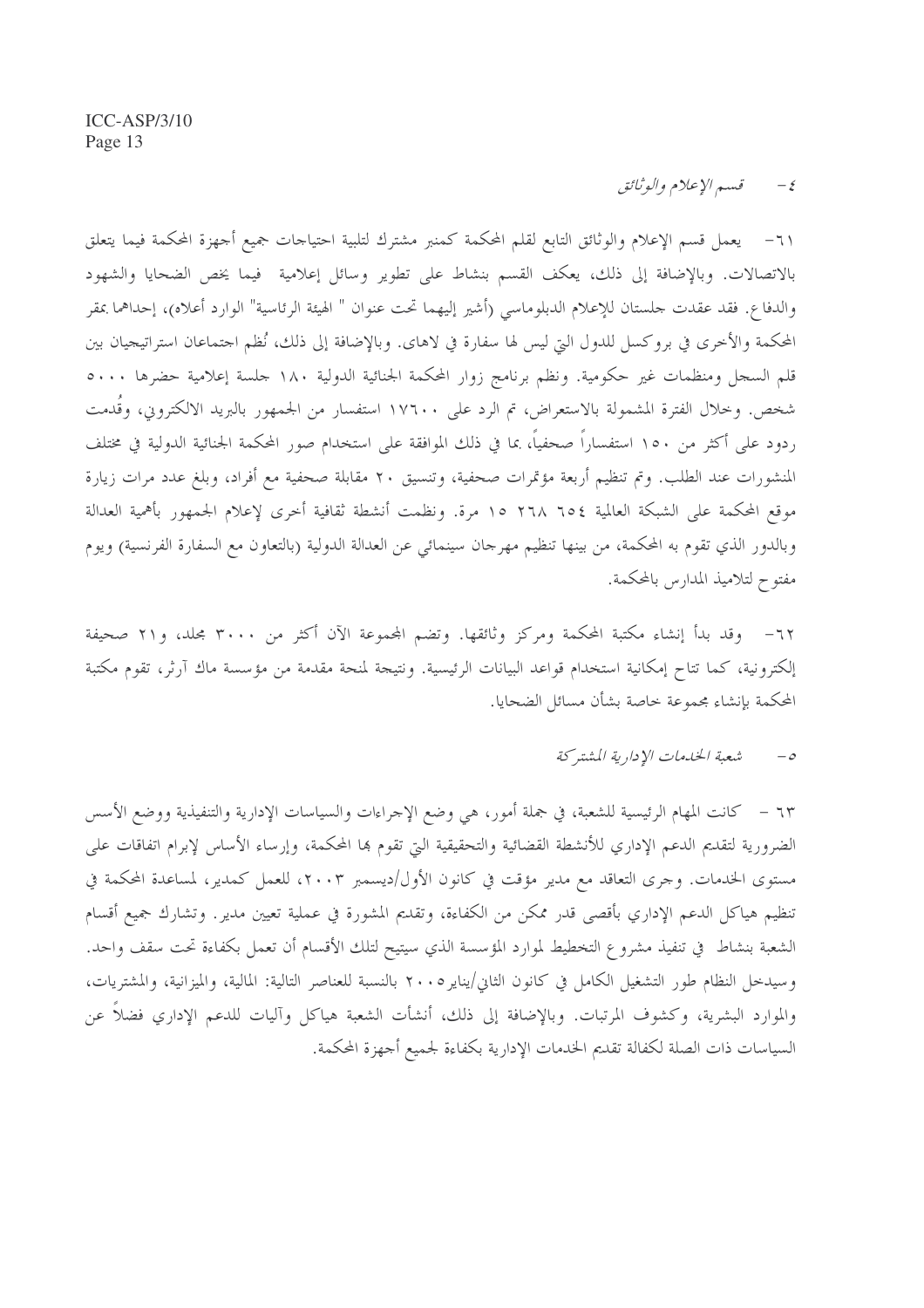#### قسم الميزانية والمراقبة  $(\mathfrak{h})$

٦٤– نسَّق القسم الميزانية البرنامجية لعام ٢٠٠٥، استناداً إلى المدحلات المقدمة من جميع أجهزة المحكمة. وعلاوة على ذلك، وضع قسم الميزانية، اعتباراً من تشرين الثانى/نوفمبر ٢٠٠٣، عمليات وإجراءات العمل المتعلق بالميزانية في إطار تنفيذ نظام التخطيط لموارد المؤسسة. ووُضع هيكل ترميز لحسابات المخصصات يرتبط ارتباطاً وثيقاً بالهيكل التنظيمي، ونُفذت نظم المراقبة المالية.

### (ب) قسم المالية

٦٥– واصل قسم المالية عمله في وضع النظم المالية للمحكمة، بما في ذلك وضع نظام لكشوف المرتبات، ونظام للمحاسبة، ونظم للرقابة الداحلية. وكجزء من نظام التخطيط لموارد المؤسسة، يقوم قسم المالية بإعداد العنصر المالي والعمليات ذات الصلة لكشوف المرتبات. ووفقاً للبند ١١-١١ من النظام المالي، أعد قسم المالية الجموعة الأولى من البيانات المالية للمحكمـــة للفترة من ١ أيلول/سبتمبر٢٠٠٢ إلى ٣١ كانون الأول/ديسمبر ٢٠٠٣، وقدمها إلى مراجع الحسابات الخارجي في آذار/ مارس ٢٠٠٤. وفي نطاق قبول انتساب المحكمة إلى الصندوق المشترك للمعاشات التقاعدية لموظفي الأمم المتحدة، نفذ قسم المالية التحول من نظام المعاشات التقاعدية المؤقت إلى هذا النظام الجديد.

# (ج) قسم الموارد البشرية

٦٦– يتمثل جانب كبير من عمل قسم الموارد البشرية في تقديم الدعم المستمر للمحكمة في مجال الحشد. ومنذ إنشاء المحكمة حتى تموز/يوليه ٢٠٠٤، ورد أكثر من ١٩٠٠ طلب. وفي عملية الحشد، مازال يُولى اهتمام حاص للحاحة إلى تمثيل النظم القانونية الرئيسية في العالم، والتمثيل الجغرافي العادل والتمثيل العادل للرحال والنساء. وحتى أول تموز/ يوليه ٢٠٠٤، كان يعمل بالمحكمة ٢٣٣ موظفاً يمثلون ٥٠ جنسية من ست قارات. ويجري حاليا التعيين في ٥٢ وظيفة أخرى، ومازال يتعين شغل ٨٩ وظيفة شاغرة أخرى من عدد الوظائف (الأساسية والمؤقتة على السواء) المنصوص عليها في الميزانية. كما يدير قسم الموارد البشرية برنامجي المحكمة للتدريب الداحلي وللمهنيين الزائرين للمحكمة. وقد شرعت المحكمة في عملية شاملة لتقييم الوظائف، سعياً منها لإيجاد إحساس بالمساواة في بيئة العمل ولتثبيت المسؤولية المالية للدول الأطراف.

٦٧ – وقد بدأت أنشطة التدريب وتنمية قدرات الموظفين، وأولها برنامج للتدريب اللغوي يستهدف تحسين القدرات اللغوية للموظفين. وأنشئت وحدة الصحة والرعاية وستتناول احتياجات معينة تتعلق برفاه الموظفين.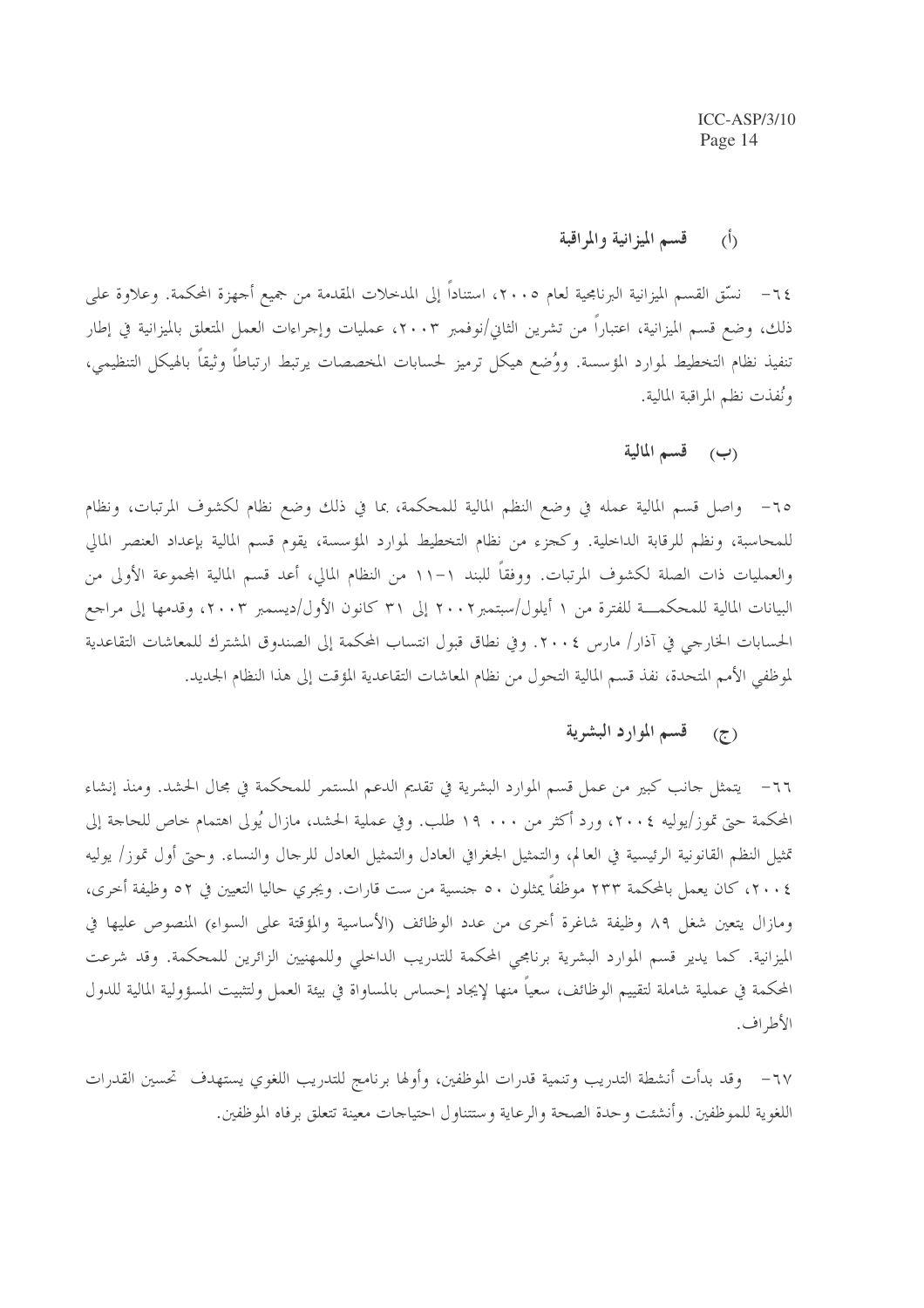#### قسم المشتريات  $(2)$

٦٨ – بالإضافة إلى الاضطلاع بعبء العمل الجاري لأنشطة المشتريات، يعمل قسم المشتريات على الانتهاء من وضع النظم الرئيسية التي تمكَّن من إجراء عمليات المشتريات بكفاءة وشفافية.

#### قسم الخدمات العامة  $(\triangle)$

٦٩– يوفر قسم الخدمات العامة للمحكمة حدمات السفر، والسوقيات والنقل، وإدارة السحلات، وإدارة المرافق. ولتحقيق ذلك، أُبُخز التعيين المبكر للموظفين للفترة الحالية وأُعدت السياسات والإجراءات المتصلة بالخدمات التي يقدمها قسم الخدمات العامة. وبالإضافة إلى ذلك، نُظم تدريب موظفي قلم المحكمة على نظام إدارة الوثائق الإلكترونية. وقد وضع القسم ضوابط للموجودات، كما أتم تحديد جزء المبني الذي كانت تشغله في السابق وزارة حارجية هولندا ونقلَ الموظفين إليه، وأتاح استخدام أماكن عمل ۖ إضافية تقع قريباً من مبنى المحكمة الرئيسي لأداء مختلف المهام غير الأساسية للمحكمة.

#### قسم تكنولوجيات المعلومات والاتصالات  $(9)$

٧٠– أنشأ قسم تكنولوجيات المعلومات والاتصالات مجلساً استشارياً رسمياً لنظم المعلومات ليشرف على تنفيذ ووضع جميع جوانب برنامجه لتكنولوجيات المعلومات والاتصالات بغية كفالة تلاؤم نظم المعلومات وتقديم الخدمات مع السياسات والغايات والأهداف المقررة للمنظمة. وقد أجرى القسم استعراضاً استراتيجياً خارجياً رسمياً لكفالة تلاؤم أعماله مع أعمال المنظمة من أجل مساعدة المنظمة على التخطيط الاستراتيجي الطويل الأجل. والعمل مستمر في بناء الهياكل الأساسية التقنية للمحكمة. وأنشئ نظام يتيح للموظفين الوصول إلى بريدهم الإلكتروني من أماكن بعيدة بصورة مؤمّنة. وبإدماج شبكات الصوت والبيانات باستخدام تكنولوجيات نقل الصوت عبر الإنترنت، تمكن القسم من تخفيض تكاليف المحكمة. والعمل مستمر في إنشاء نظم معلومات متكاملة على النحو المقرر (نظام إدارة الوثائق الإلكترونية ونظام التخطيط لموارد المنظمة).

#### شعبة الضحايا والدفاع  $-7$

٧١– تتألف الشعبة من قسم اشتراك وتعويضات الضحايا وقسم دعم الدفاع. ويشترك كلا القسمين في عملية وضع الآليات وهياكل الدعم اللازمة لوظيفتين رئيسيتين من وظائف قلم السجل تتعلقان بما يلي: الضحايا والدفاع. وفي هذا الصدد اضطلع بالعمل لتقديم المساهمات ذات الصلة في عملية صياغة لائحة قلم المحكمة.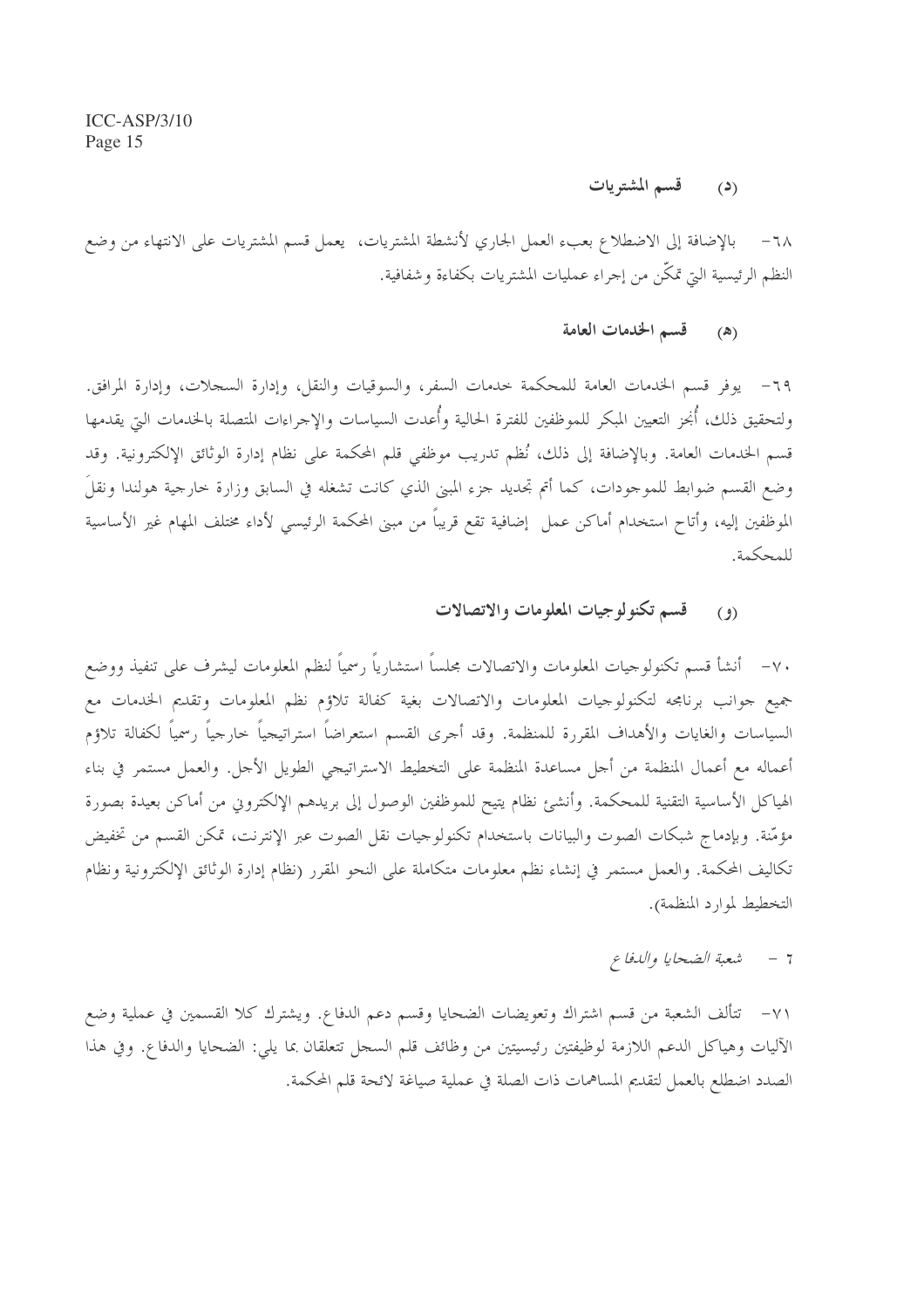#### قسم اشتراك وتعويضات الضحايا  $\hat{(\mathcal{L})}$

٧٢ – بالرجوع إلى الأحكام ذات الصلة من النظام الأساسي، يقوم القسم حالياً بإنشاء آليات فعالة لمساعدة الضحايا على المشاركة في جميع مراحل الإجراءات لتمكينهم من المطالبة بتعويضات.

٧٣– وخلال الفترة المشمولة بالتقرير، أُحرز تقدم ملموس في إعداد الحملات الإعلامية والاتصالية، وفي إعداد نظم لتجهيز طلبات الضحايا، وفي بناء نظم واقتراح عمليات لتوفير المساعدة القانونية، وتسهيل تفاعل الضحايا مع ممثليهم القانونيين. وبالإضافة إلى ذلك، يواصل القسم تقديم المساعدة لمحلس إدارة الصندوق الائتماني للضحايا.

٧٤ – ويجري وضع نظام مؤمَّن لإدارة وتجهيز الطلبات لمساعدة المحكمة في تنظيم مطالبات الضحايا المتعلقة بالاشتراك أوالتعويضات. وسيمكِّن هذا النظام القسم من إعداد تقرير للدوائر ذات الصلة وفقاً للائحة المحكمة. ويجري حاليا، بتنسيق مع وحدة الضحايا والشهود وقسم إدارة أعمال المحكمة وقسم تكنولوجيات المعلومات والاتصالات، إعداد قواعد بيانات مؤمّنة لإدارة المعلومات المتصلة بمطالبات الضحايا، وبصفة حاصة من أجل الحفاظ على السرية وضمان حماية الضحايا.

٧٥ – وأحيراً، أنشئ مكتب المحامين المنتدبين من أجل تقديم المساعدة القانونية اللازمة للضحايا المحتملين.

# (ب) قسم دعم الدفاع

٧٦– أجرى قسم دعم الدفاع مشاورات مع أكثر من ١٠٠ خبير ومهني قانوني يمثلون مختلف القارات بمدف كفالة فهم متعمق لمشاكل واحتياجات المحكمة والمحامين على السواء. وقد كانت تلك المشاورات مفيدة على نحو حاص في إعداد مشروع مدونة قواعد السلوك المهنى وإنشاء نظام للمساعدة القانونية يكفل الاحترام الواجب لحقوق المتهمين مع ضمان الموضوعية والشفافية في إدارته ومراقبته للموارد المتاحة. وقد أتم وضع قائمة بالمحامين، فضلاً عن قائمة بالمحققين وقائمة بالمساعدين، وسيساعدون جميعا مكتب المحامين المنتدبين للدفاع في تعيين الأشخاص المؤهلين.

#### شعبة خدمات المحكمة  $-\nu$

٧٧– أنشأت الشعبة هياكل الدعم اللازمة لتأمين الدعم التنظيمي لجلسات المحاكمة، وتلقى المعلومات وتسجيلها وتوزيعها، وتقديم حدمات الترجمة التحريرية والشفهية للمحكمة ككل. وبالإضافة إلى ذلك، وضعت الشعبة البارامترات اللازمة لإدارة نظام احتجاز فعّال. ومن حلال وحدة الضحايا والشهود، ستكفل الشعبة توفير حدمات الحماية والدعم للضحايا والشهود. وقَدمت أيضاً مساهمات في عملية صياغة لائحة قلم المحكمة.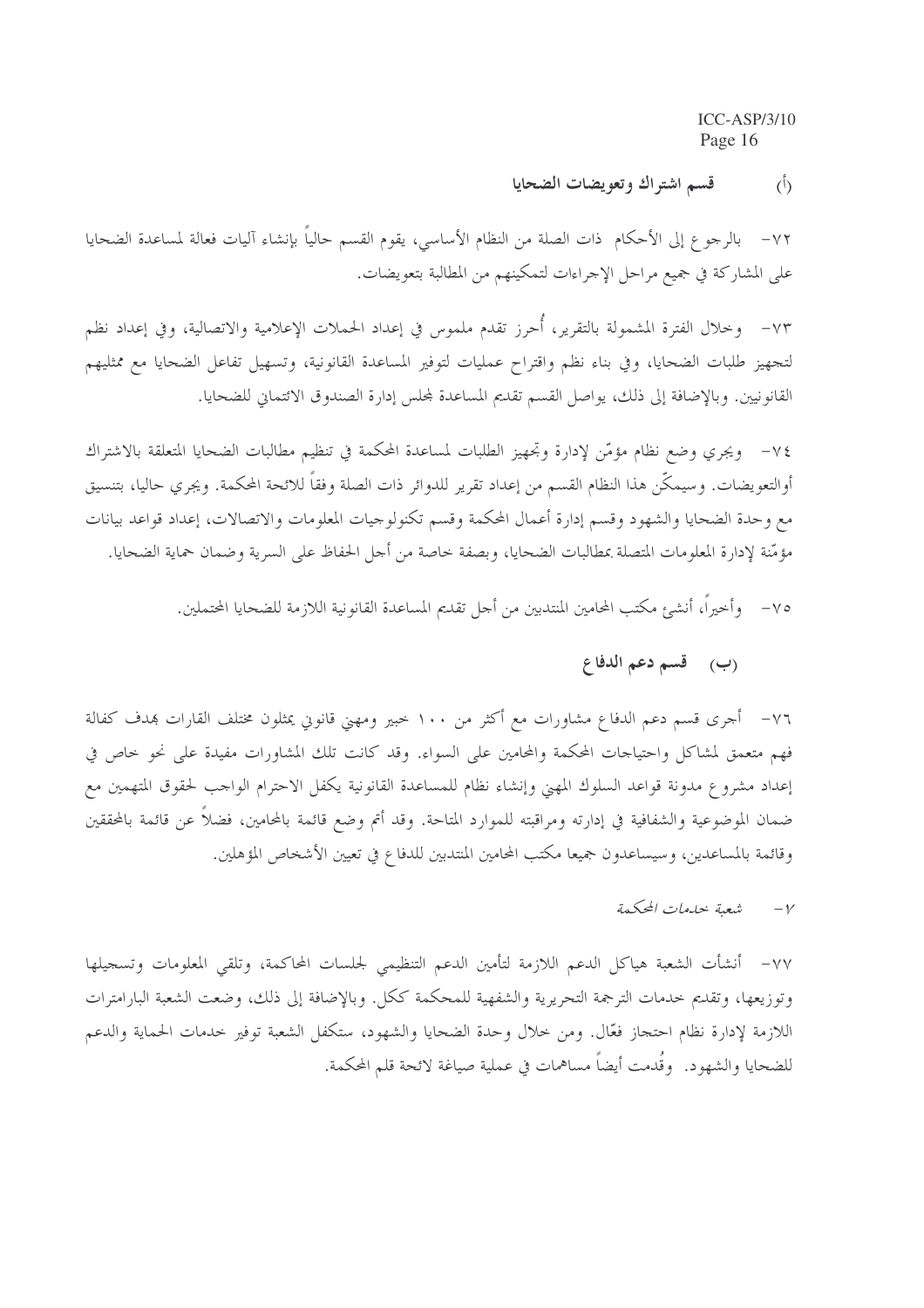#### قسم إدارة أعمال المحكمة  $\langle \hat{b} \rangle$

٧٨– أكمل القسم إعداد السياسات المختلفة المتعلقة بعملية حفظ الملفات، والاحتفاظ بجريدة رسمية وبالمواد السمعية البصرية المتصلة بقاعات المحكمة. وقدم القسم أيضاً مساهمات من أحل التحضير للعمليات الميدانية. ويشارك القسم أيضاً في تنفيذ نظام إدارة الوثائق الإلكترونية ويقوم بإعداد نظام إدارة القضايا ذي الصلة بذلك.

### (ب) قسم الترجمة الشفهية والترجمة التحريرية بالمحكمة

٧٩ – بالإضافة إلى توفير خدمات الترجمة التحريرية والشفهية للمحكمة، يشارك القسم أيضاً في إعداد الأوامر التوجيهية للتراجمة والمترجمين، وساهم في صياغة مدونة قواعد السلوك للمحامين، ولائحة المحكمة، ولائحة قلم المحكمة. ومن أجل المضى في الأخذ بأشد ممارسات العمل فعالية، نظَّمت حلقة دراسية لخبراء بشأن " مسائل اللغات في قاعات المحكمة المتعددة اللغات". وتشمل مشاريع القسم الأخرى المساهمة في اقتناء برامجيات تمكّن من توفير مستوى ملائم من خدمات الترجمة التحريرية.

## (ج) قسم الاحتجاز

٨٠ – يعمل القسم على كفالة توفير مرافق احتجاز مناسبة للمحكمة عند الحاجة. والمناقشات جارية مع الدولة المضيفة في هذا الصدد. وبالإضافة إلى ذلك، فقد أُعدت السياسات ذات الصلة بإدارة مركز احتجاز.

#### وحدة الضحايا والشهود  $\mathbf{C}$

٨١ – بدأ العمل بشأن التفاوض مع الدول الأطراف من أجل إبرام اتفاقات لنقل الشهود. وسيكون من المهم للغاية وجود عدد كاف من هذه الاتفاقات لدى بدء الأنشطة القضائية للمحكمة. وقد أقام القسم أيضاً اتصالات مع دوائر الشرطة الأوروبية والهولندية لحماية الشهود بغية زيادة تنمية التعاون. واتخذت ترتيبات للتأمين الصحى والتأمين المتعلق بالسفر وتأمين مسؤولية الغير لصالح الضحايا والشهود المطلوب مثولهم أمام المحكمة، كما أخذ بسياسة تأمينية مماثلة ولكن أو سع نطاقاً من أجل الشهود الذين يتم نقلهم. وأعد القسم أيضاً خطة تدريب شاملة.